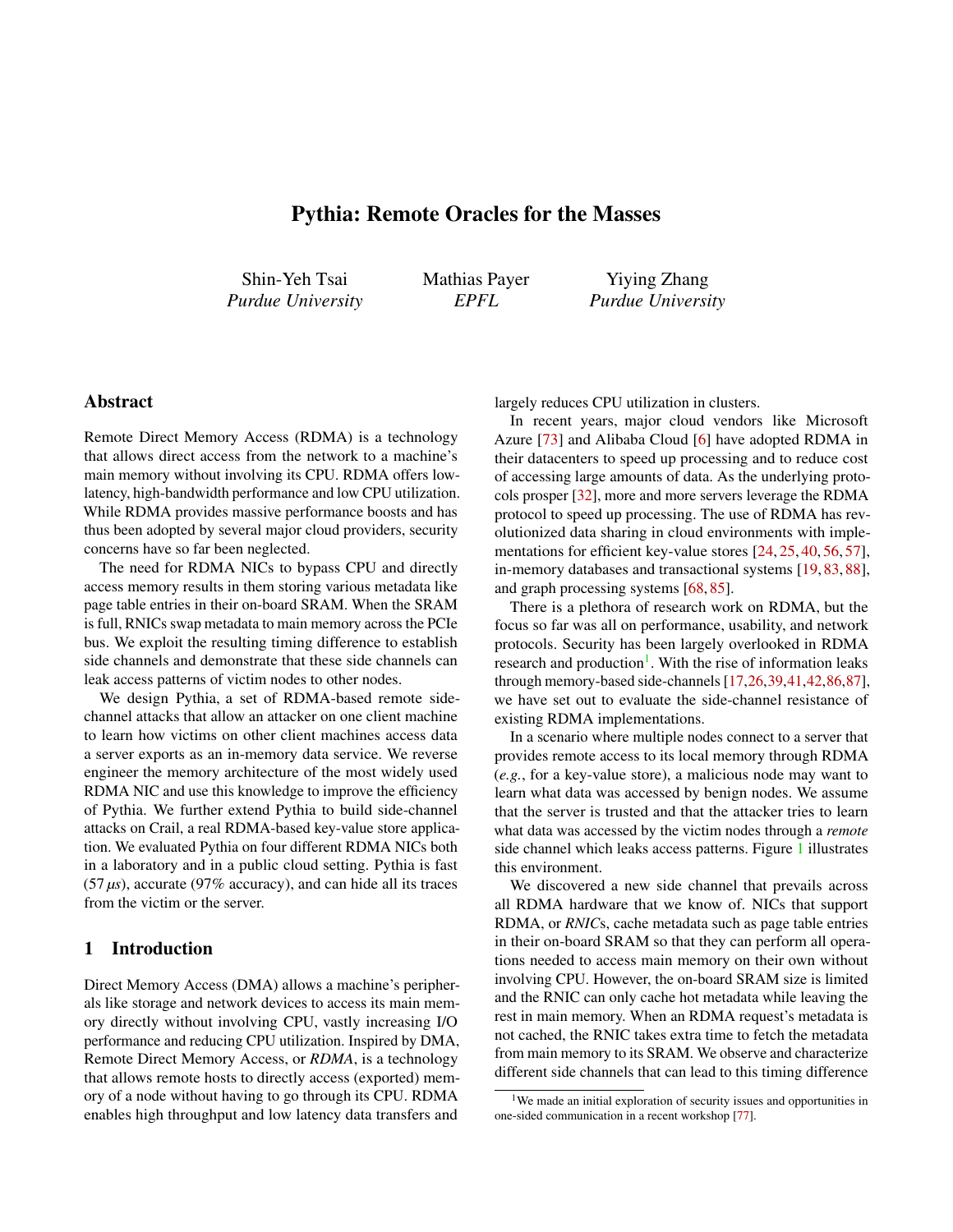on three generations of RNIC devices.

Based on our findings, we designed *Pythia*, a set of sidechannel attacks that can be launched completely from the network through RDMA. The basic idea is to issue RDMA network requests to the server to fill its RNIC SRAM, eventually evicting the metadata of the target data. Then the attacker reloads the target data with an RDMA request and based on the time it takes, predict if the victim has accessed the data.

Although the basic idea is similar to the EVICT+RELOAD CPU cache side-channel attack [\[30\]](#page-14-6), designing Pythia presents many new challenges. The first challenge is the difficulty in achieving good eviction performance. Existing CPUcache based side-channel attacks leverage cache associativity to reduce the eviction set size, thereby improving eviction performance. However, RNICs are vendor owned and are complete black boxes to public knowledge. To confront this challenge, we reverse engineered the memory architecture of the Mellanox ConnectX-4 RNIC [\[48\]](#page-15-6), the type of RNIC that is used in all major datacenter RDMA deployment. We successfully discovered the internal architectural organization of RNIC SRAM and leverage this knowledge to achieve low-latency eviction.

The second challenge is in the reload and prediction process. Because of our environment of being in a shared datacenter network, the latency of an RDMA request can vary with different network state. The traditional approach of using a static threshold to differentiate cache hit from cache miss is not a good fit for our environment. We take an adaptive approach to dynamically train a hit/miss classifier based on RDMA access latency at the time of attack and use the trained classifier to statistically predict victim accesses [\[22,](#page-14-7) [28\]](#page-14-8).

We evaluated Pythia in our lab environment and in a public cloud [\[65\]](#page-16-5) with four different types of RNICs. Pythia completes one EVICT+RELOAD cycle (across the network) in as low as 57  $\mu$ s with 97% accuracy<sup>[2](#page-0-0)</sup> Moreover, Pythia effectively hides its traces from the server and victims because it performs all its attack using RDMA operations from a separate machine.

We further built three variations of Pythia to attack a real RDMA-based system, the Apache Crail key-value store system [\[7,](#page-13-1)[70\]](#page-16-6). On a real application like Crail, it is more challenging to establish a strong side-channel attack because of limited application interface and noise coming from application performance overhead. After improving Pythia to accommodate these difficulties, we successfully launched a side-channel attack solely from a separate client machine using the unmodified Crail client interface. This attack is efficient and can accurately learn a victim's key-value pair access patterns.

The contributions of this paper are:

1. Discovery of new side channels in RDMA-based systems that leak client RDMA access patterns;



<span id="page-1-0"></span>Figure 1: Attack Environment and RNIC Architecture. *The attacker and the victim are both clients that can access data in the server machine's memory throuth RDMA.*

- 2. Reverse engineering of the most widely used RNIC hardware architecture, which can be leveraged in designing efficient side channels;
- 3. Design, implementation, and evaluation of a set of Pythia side-channel attacks, which are fast, accurate, and can be launched solely from a separate machine across the network;
- 4. A case study of Pythia in a real-world setting;
- 5. Discussion of possible mitigations, most of which are uniquely applicable to RDMA systems.

Pythia is the first work that explores side-channel vulnerabilities in RDMA and exploits the vulnerabilities to launch attacks on RDMA-based datacenter systems. With today's datacenters all having robust defenses against direct sniffing or hijacking of network traffic, side channels are more feasible attack mechanisms and we believe that our work raises serious security concerns in a young but already widely-adopted network technology.

We have responsibly disclosed the weaknesses to Mellanox and Crail. Our implementation of Pythia is publicly available at [https://github.com/Wuklab/Pythia.](https://github.com/Wuklab/Pythia)

## 2 Background on RDMA

## 2.1 RDMA Basics

Remote Direct Memory Access, or RDMA, is a network technology designed to offer remote low-latency, low-CPUutilization access to exported memory regions. RDMA supports both *one-sided* and *two-sided* communication. Onesided RDMA operations directly access memory at a remote node without involving the remote node's CPU, similar to DMA on a single machine. Two-sided RDMA operations involve both sender and receiver processing, similar to send/recv in traditional network messaging.

 $2$ The definition of accuracy throughout the paper is the percentage of successful guesses over total guesses.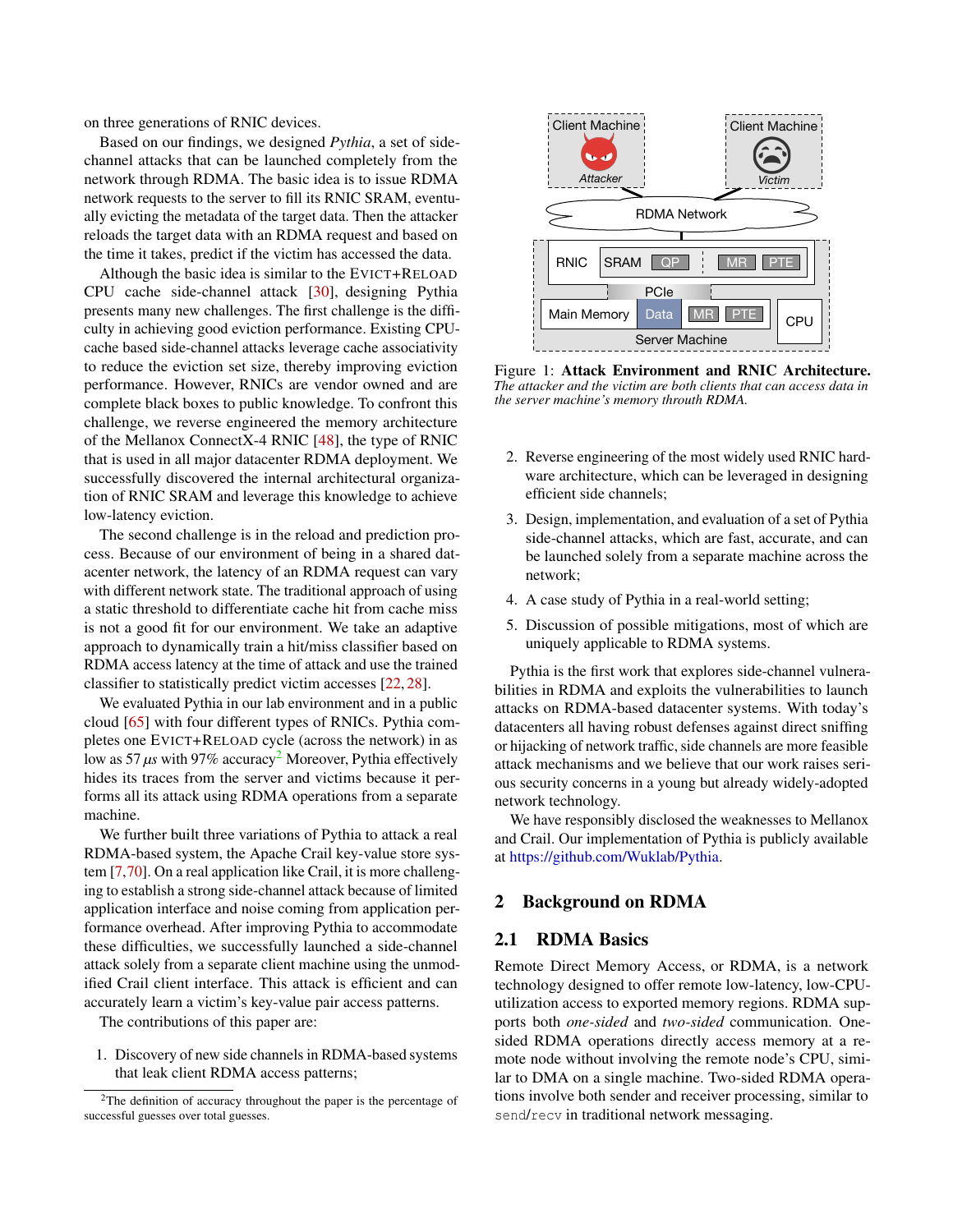RDMA improves performance along several dimensions. First, one-sided RDMA requests bypass the CPU of the receiver. Second, applications issue RDMA requests directly from user space, bypassing kernel and avoiding kernel trap cost. Third, RDMA avoids memory copying (a technique called *zero-copy*). As a result, RDMA achieves low-latency, high-throughput performance.

There are three implementations of RDMA: InfiniBand (IB) [\[10,](#page-13-2) [11\]](#page-13-3), RoCE [\[8,](#page-13-4) [9\]](#page-13-5), and iWARP [\[63\]](#page-16-7). All implementations follow the standard RDMA protocol [\[64\]](#page-16-8). Among them, RoCE, or *RDMA over Converged Ethernet*, implements the RDMA protocol over standard Ethernet (RoCEv1) and UDP (RoCEv2), and is the preferred technology in existing datacenters [\[32\]](#page-14-0).

One-sided RDMA is the key area where significant performance and CPU utilization improvements over other network technologies happen. Thus, we focus on one-sided RDMA. To perform a one-sided RDMA operation, an application process at a receiver node needs to first allocate a consecutive virtual memory space and then use the virtual memory address range to register a *memory region*, or *MR*, with the RNIC. An application can register multiple MRs over the same or different memory spaces. The RNIC will assign a pair of local and remote protection keys (called *lkey* and *rkey*) to each MR. This application then conveys the virtual address of the MR and its rkey to processes running on other nodes. After building connections between these other nodes (senders) and the node that the MR-registering application runs on (receiver), these processes can use 1) a virtual memory address that falls in the MR's virtual memory address range, 2) a size, and 3) the rkey of the MR to perform one-sided RDMA read and write. In RDMA's term, a connection is called a *Queue Pair*, or *QP*.

## <span id="page-2-0"></span>2.2 RDMA NICs

RDMA NICs, or *RNIC*s, are where most RDMA functionalities are implemented. They usually contain complex hardware logic that implements the RDMA protocol and some SRAM to store metadata, and they are often connected to the host's PCIe bus (allowing the card access to main memory through DMA). Because of the need to bypass the kernel and receiver's CPU, most RDMA functionalities and data structures have to be offloaded to the RNIC hardware.

An RNIC's on-board SRAM stores three types of metadata. First, it stores metadata for each QP in its memory. Second, it stores lkeys, rkeys, and virtual memory addresses for all registered MRs. Third, it caches page table entries (PTEs) for MRs to obtain the DMA address of an RDMA request from its virtual memory address. RNICs have a limited amount of on-board SRAM which can only hold metadata for hot data. When the SRAM is full, an RNIC will evict its cached metadata to the main memory on the host machine, and on a future access, fetch the evicted metadata from the host main memory back through the PCIe bus. The timing difference between an RDMA access whose metadata is in RNIC SRAM

and one that is not is what we exploit in our side-channel attack. The SRAM architecture is vendor-specific and not disclosed or specified in the RDMA standard. We reverse engineer the SRAM architecture of the state-of-the-art RNIC in Section [4.4.](#page-5-0)

## 2.3 RDMA-Based Applications

RDMA was originally designed for high-performance computing environments, and it has been a popular choice of network system in these environments for the past two decades [\[34,](#page-14-9) [44,](#page-15-7) [54\]](#page-15-8). In recent years, major datacenters and public clouds adopted RDMA for its low CPU utilization and superior performance. For example, Microsoft Azure [\[73\]](#page-16-0) and Alibaba [\[6\]](#page-13-0) have deployed RDMA with RoCE at large, production scale.

Many datacenter systems and applications have been ported to or rebuilt with RDMA. These include in-memory keyvalue stores [\[7,](#page-13-1) [24,](#page-14-1) [25,](#page-14-2) [40,](#page-15-0) [56,](#page-15-1) [57,](#page-15-2) [70\]](#page-16-6), in-memory databases and transactional systems [\[19,](#page-14-3) [83,](#page-16-1) [88\]](#page-17-0), graph processing systems [\[68,](#page-16-2) [85\]](#page-16-3), distributed machine learning systems [\[15\]](#page-13-6), consensus implementations [\[60,](#page-15-9) [80\]](#page-16-9), distributed non-volatile memory systems [\[45,](#page-15-10)[67,](#page-16-10)[93\]](#page-17-3), and remote swap systems [\[5,](#page-13-7)[31\]](#page-14-10). Most of these applications use both one-sided and two-sided RDMA operations, with some being pure one-sided [\[14,](#page-13-8) [88\]](#page-17-0). Our work is applicable to all RDMA-based applications that use one-sided RDMA (but not necessary purely one-sided).

## 3 Threat Model

In our attack, there are three parties: the server which hosts data in its main memory for other client machines to access (*e.g.*, an in-memory database or an in-memory key-value store), the victim who accesses the server's in-memory data through RDMA, and the attacker who tries to infer the victim's accesses and access patterns. The attacker and the victim are both normal clients that can access the data store service the server provides, and they run on separate machines. Following the threat models of related work that introduces and evaluates side channels, we assume that the attacker does not have direct control over the victim. As victim and attacker execute on different machines and communication to the server happens through the network, we assume that the attacker *cannot* observe the victim's network packets (as otherwise, the attacker could directly infer the accessed addresses and values as RDMA is currently not encrypted). This assumption is reasonable as sniffing victim's packets would require an attacker to have root access on either the victim's machine or the server's machine [\[52,](#page-15-11) [72,](#page-16-11) [74\]](#page-16-12) or to launch man-in-themiddle attack to the network, both of which are well defended in cloud datacenters. We also assume that the server cannot *directly* observe memory accesses of either the victim or the attacker as both victim and attacker interact with the server through one-sided RDMA operations, not involving the server's CPU.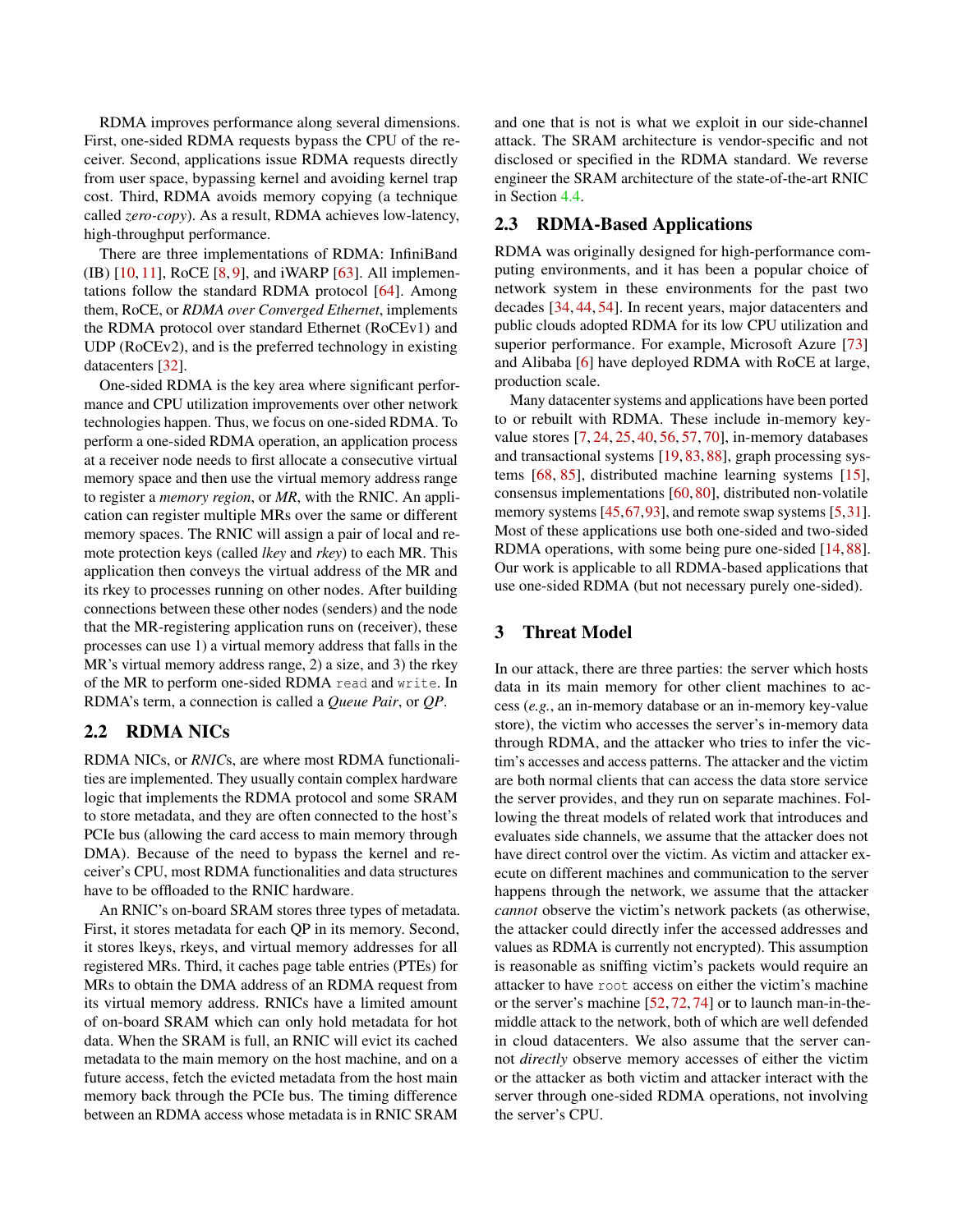## <span id="page-3-0"></span>4 Side-Channel Attacks on RDMA

RDMA exposes node-internal memory to external hosts. Due to best practices of optimizing accesses and caching, current RDMA hardware is vulnerable to a variety of timing side channels. We present an overview of RDMA-based side channels, two basic attacks, refined attacks with our reverse engineered knowledge of RNIC internals, and evaluation results of the attacks. Unless otherwise stated, all our experiments use three machines, each equipped with a Mellanox ConnectX-4 100 Gbps network adapter [\[48\]](#page-15-6), two Intel Xeon E5-2620 2.40GHz CPUs, and 128 GB main memory. They are connected with a Mellanox SB7700 100 Gbps InfiniBand switch [\[50\]](#page-15-12). One machine is used as the server that serves in-memory data through RDMA. The other two machines are the victim client machine and the attacker client machine, both of which can perform RDMA operations to access data on the server. In all the experiments in this section, the victim has a 50% chance of accessing the targeted data that the attacker tries to infer accesses on.

### 4.1 Attack Overview

The basic idea of our side-channel attacks is to exploit two weaknesses in RNIC: 1) the RNIC caches metadata in its SRAM, RDMA accesses whose metadata is not in SRAM must wait until that data is fetched from main memory, and 2) all RDMA accesses from all applications share the RNIC SRAM. As explained in Section [2.2,](#page-2-0) RNICs store three types of metadata in their SRAM: QP information, MR information, and PTEs. An RDMA access involves all three types of metadata: upon receiving a network request, an RNIC needs to locate which QP the request belongs to, which MR it falls into, and which page it is accessing. If any of these metadata is not in the RNIC SRAM, the RNIC will fetch it from the host memory, stalling the request until the required data arrives. By exploiting this timing difference, we can launch side-channel attacks to know which QP, which MR, and which PTE the victim has accessed.

Traditional CPU-cache-based side-channel attacks take three major forms: *prime*-based (*e.g.*, PRIME+PROBE [\[1–](#page-13-9)[4,](#page-13-10) [42,](#page-15-5)[59,](#page-15-13)[75,](#page-16-13)[90\]](#page-17-4)), *flush*-based (*e.g.*, FLUSH+RELOAD [\[86\]](#page-17-1)), and *evict*-based (*e.g.*, EVICT+RELOAD [\[30\]](#page-14-6)). Because RNICs do not provide any interface to flush their SRAM, all flushbased side-channel attacks such as FLUSH+RELOAD [\[86\]](#page-17-1) and FLUSH+FLUSH [\[29\]](#page-14-11) are incompatible with RDMA. All the operations that are needed in prime-based and evict-based attacks can be implemented through RDMA network requests that an attacker performs over the network. Attackers can hide their traces during the attacks, since one-sided RDMA reads are oblivious to the server or other clients. Hardware performance counters [\[35\]](#page-14-12) may help servers track DMA traffic, but it is challenging to associate traffic with RDMA accesses or attacks. Even if the server suspects that an attack is happening, it is still hard, in practice, to attribute an attack based on traffic

counters.

For the rest of the paper, we focus on RDMA-based EVICT+RELOAD attacks. PRIME+PROBE attacks are also possible on RDMA and we briefly discuss them in Section [7.](#page-11-0)

## 4.2 Unique Advantages and Challenges

There are three unique advantages for attackers in RDMA systems. First, RDMA's one-sided communication pattern allows the attacker to hide her traces, since the receiving node is unaware of any one-sided accesses. Second, the RDMA network is much faster both in latency and in bandwidth than traditional datacenter networks. The latest generation of RDMA switches and RNICs can sustain 200 Gbps bandwidth and under 0.6 *µs* latency [\[53\]](#page-15-14). RDMA's superior performance enables fine-grained, high-throughput, timing-based side-channel attacks over the network. Finally, RDMA's onesided communication bypasses the sender's OS and does not involve CPU at the receiver, both of which help reduce disturbance to timing-based attacks.

At the same time, attacking the RNIC presents several novel challenges that no CPU-cache-based side-channel attack experiences. First, it is hard to discover efficient side channels in RNIC hardware. Unlike CPU caches, there is no public knowledge of how RNICs organize or use their SRAM. RNICs store different types of information in SRAM compared to a linear layout of CPU caches. Second, we set a strict threat model where attacks are launched from a separate machine that is different from the victim's machine and the server machine. This goal means that attacks have to be performed using RDMA network requests only. Finally, since our side channels are established over the network, noise in the network could potentially increase difficulties for timing-based attacks.

### <span id="page-3-1"></span>4.3 Basic Attack

Before presenting our side-channel attacks, we first discuss the type of victim information we choose as our attack target and the type of metadata we use to perform the eviction phase. Notice that these two dimensions are orthogonal and both have three options: QP, MR, and PTE.

Among these three types of information, knowing which QP the victim accesses leaks little information about the victim and usually is not useful in real attacks. MRs and PTEs can both leak more information. Using PTE as the attack target unit will reveal memory page (in virtual memory) accesses. All OSes use 4 KB as the default page size. The MR size is decided by the application that creates and registers it. For performance reasons [\[55\]](#page-15-15), most RDMA-based applications choose to use large MRs. Thus, we choose PTE as the target of our attack. However, most of our ideas and techniques can be used to perform attacks that target MRs.

After choosing the attack target, we must decide what metadata to use to evict RNIC SRAM. To answer this question, we tried to evict SRAM using the three types of metadata and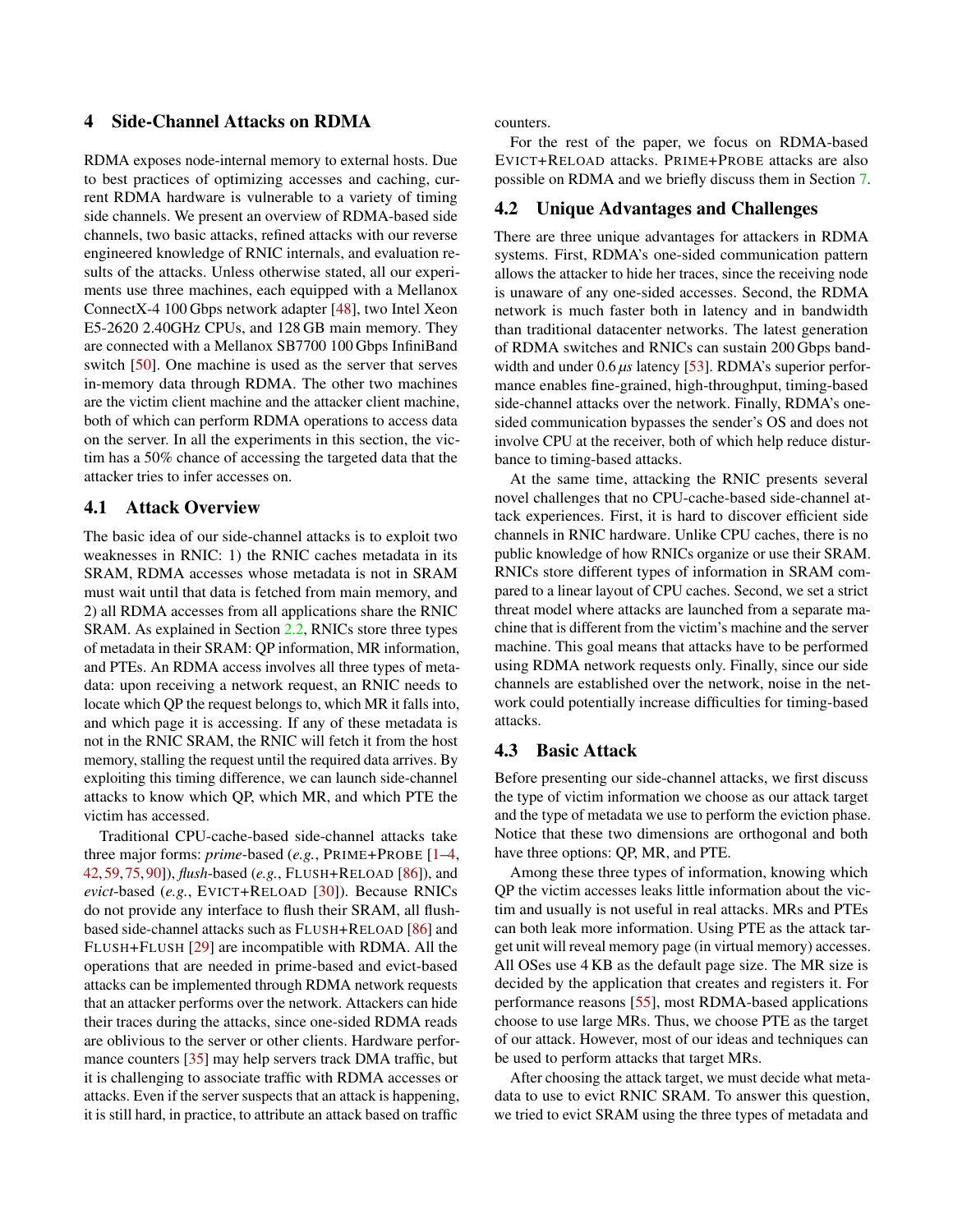Algorithm 1: MR-based eviction

<span id="page-4-0"></span>

| <b>Input</b> : a target victim virtual memory address       |  |
|-------------------------------------------------------------|--|
| Output:                                                     |  |
| <b>if</b> No access to sufficient amount of MRs <b>then</b> |  |
| start process at server to create MR_set;                   |  |
| else                                                        |  |
| <b>foreach</b> MR that the attacker has access to <b>do</b> |  |
| <b>if</b> $MR \neq$ victim's MR then                        |  |
| insert MR into MR_set;                                      |  |
| end                                                         |  |
| end                                                         |  |
| end                                                         |  |
| <b>foreach</b> MR in MR set <b>do</b>                       |  |
| perform 8-byte RDMA-read to MR;                             |  |
| end                                                         |  |

reload our targeted information (*i.e.*, PTE). We can successfully evict a PTE with PTEs, no matter whether or not the PTEs we use to evict belong to the same MR as the target PTE. We can also evict an MR with other MRs. We further find that when an MR is evicted, PTEs of all the pages belonging to this MR will also be evicted. But we can only use QPs to evict QP. This behavior implies that RNICs isolates the SRAM used for QPs and for MRs and PTEs. We present the evaluation results in Section [4.5.](#page-6-0) From this initial test, we discovered that we can evict a PTE by either evicting the MR it belongs to (using a large number of MRs) or by evicting the PTE directly using a large number of other PTEs.

#### <span id="page-4-4"></span>4.3.1 Eviction by MRs

We now present our attack that evicts SRAM with MRs, *PythiaMR*. Algorithm [1](#page-4-0) presents the pseudocode of *PythiaMR*.

Because the MR-based attack requires the attacker to use many MRs to evict the server's RNIC SRAM, the attacker requires access to a sufficient amount of MRs. If the number of MRs is restricted, the attacker may resort to a (hypothetical) MR gadget that allows her to register multiple MRs. One approach is to launch a process on the server that allows her to register multiple MRs (see Section [5.1](#page-9-0) for details). Since RDMA provides the functionality of registering multiple MRs with the same memory space, the attacker process at the server only needs to allocate a small memory space (of arbitrary size) and register it multiple times. This process then needs to send the rkeys corresponding to these registered MRs to the attacker running on a client machine.

<span id="page-4-3"></span>In the eviction phase, the attacker performs one-sided RDMA reads from a client machine to the MRs it has access to at the server (except for the MR that the victim PTE is in). Since the server's RNIC needs to fetch and store metadata for each MR when the MR is accessed, its SRAM will eventually be filled with MR metadata that the attacker accessed.

<span id="page-4-1"></span>

| <b>Algorithm 2:</b> Naive PTE-based eviction                                                       |
|----------------------------------------------------------------------------------------------------|
| <b>Input</b> : a target victim virtual memory address                                              |
| Output:                                                                                            |
| VictimVPN $\leftarrow$ victim_address >> 12;                                                       |
| generate eviction_set using VictimVPN;                                                             |
| <b>foreach</b> VPN in eviction set <b>do</b><br>perform 8-byte RDMA-read to address $VPN \ll 12$ ; |
| end                                                                                                |

#### Algorithm 3: Reload and predict

<span id="page-4-2"></span>

| <b>Input</b> : a target victim virtual memory address<br><b>Output:</b> prediction of if the victim has accessed the target<br>address |
|----------------------------------------------------------------------------------------------------------------------------------------|
| determine <i>Threshold</i> according to network status:                                                                                |
| start timer:<br>RDMA-read victim address;<br>end timer;<br>time $\leftarrow$ elapsed time;                                             |
| <b>if</b> time $\langle$ Threshold <b>then</b><br>output accessed;                                                                     |
| else                                                                                                                                   |
| output not_accessed;<br>end                                                                                                            |

#### 4.3.2 Eviction by PTEs

Alternatively, we can use PTEs to establish a side channel. Compared to MR-based attacks, PTE-based attacks can often be performed entirely from a client machine. Algorithm [2](#page-4-1) presents the pseudocode of our PTE-based attack.

To perform PTE-based eviction, the attacker issues onesided RDMA reads to a sufficiently big memory space (1 GB to 4 GB for the RNICs we study). Most RDMA-based applications are services that provide in-memory data storage and use a large amount of memory, thus meeting the requirements of PTE-based attacks.

Accessing different memory pages will cause the RNIC to fetch PTEs to its SRAM. Because all accesses to the same memory page will hit the same PTE, we only need to perform one RDMA read (with the smallest RDMA operation size of 8 bytes) in every 4 KB virtual memory address range. To avoid loading the PTE that the victim accesses, we skip the memory addresses that are close to the victim address.

#### 4.3.3 Reload and Predict

After the eviction phase (either by MRs or by PTEs), the attacker reloads the targeted victim data. If the reload time is smaller than a threshold, the attacker determines that the data has been accessed by the victim. Algorithm [3](#page-4-2) presents the pseudocode of the reload and prediction process.

The threshold used at the reload time directly affects the result of an attack. Different from traditional CPU-cache side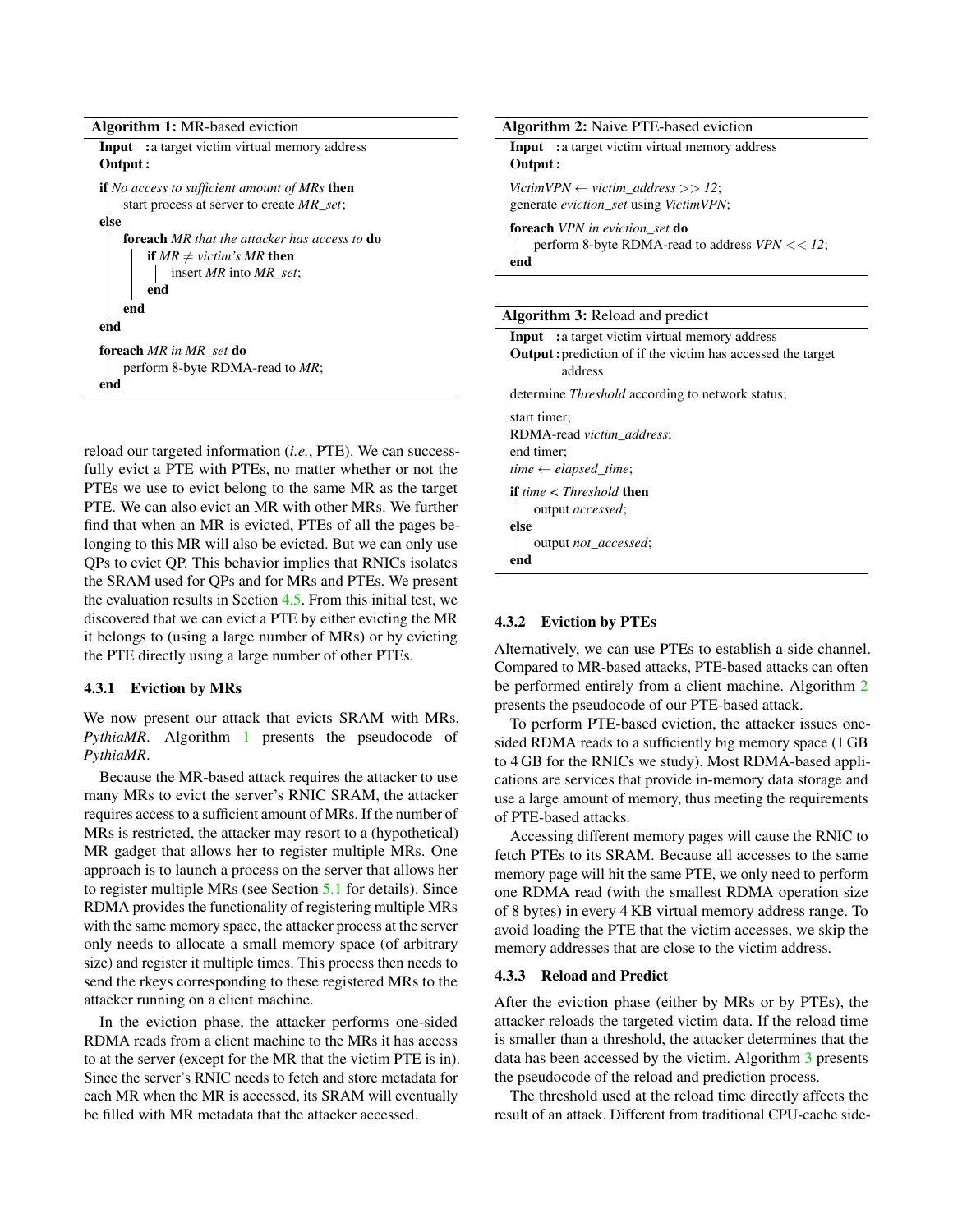channel attacks, our attacks are in a distributed environment where network status can vary with other workloads in the datacenter. Thus, instead of a fixed threshold, we adapt the threshold dynamically according to the network status. To adjust the threshold, the attacker periodically measures the latency of an RDMA operation which hits the RNIC SRAM and the latency of one that misses the SRAM. The threshold can be set as a value in the middle of these two latencies.

In addition to using an average threshold, other more advanced methods can also be used to determine the reload result. In fact, we design a statistical method to determine the reload result for our real-application attacks, as will be presented in Section [5.](#page-9-1)

### <span id="page-5-0"></span>4.4 Finding PTE Eviction Sets

We call the attack that uses the eviction phase presented in Section [4.3.2](#page-4-3) the basic PTE-based attack, or *PythiaPTEBasic*. In order to reduce the time to perform eviction and improve the efficiency of *PythiaPTEBasic*, we search for a smaller eviction set that achieves similar accuracy as *PythiaPTEBasic*. Specifically, we perform a set of experiments to systematically reverse engineer the internal organization of RNIC SRAM and use our learned knowledge to construct a minimal PTE eviction set.

Reverse engineering RNIC SRAM organization is significantly harder than reverse engineering traditional CPU caches because there is no public knowledge of the internal organization of any RNIC. All we know is that the RNIC caches three types of metadata (PTEs, MRs, and QPs) in its SRAM. Moreover, reverse engineering the RNIC involves network operations which add noise compared to a well-isolated CPU cache environment.

First attempt in finding index bits. We initially guess that RNICs organize their in-SRAM PTE caches as setassociative caches, similar to how CPUs organize their caches. To validate this guess, we assume that the PTE cache is organized as a fixed number of sets (*e.g.*, 2, 4, 8) and different number of bits (*e.g.*, 1, 2, 3) are used to calculate the index into these sets. Since PTEs are identified by virtual page number (*VPN*), we can ignore the lowest 12 bits (with page size being 4 KB). We then use the lowest *K* bits of *VPN*s to calculate the index into one of the  $2<sup>K</sup>$  cache sets. These *K* bits correspond to the 12th to the  $(11+K)$ th bits of the full virtual memory address (we call the lowest bit the 0th bit and count upwards to higher bits).

We call the *VPN* of a victim memory address *VictimVPN*. The eviction set of a *VictimVPN* is formed by setting the same *K* bits as the *VictimVPN* and varying other bits in *VPN*s. To put it another way, for every 2 *<sup>K</sup>* pages, we pick one *VPN* to add to the eviction set. We keep adding distinct *VPN*s in this way until the number of *VPN*s in the set reaches an *eviction set size*. Algorithm [4](#page-5-1) presents the pseudocode of how we form an eviction set. This is our straw-man approach and we call the PTE-based attack that uses this approach of forming

<span id="page-5-1"></span>Algorithm 4: Forming Eviction Set - Strawman Input :*VictimVPN*, eviction set size, num of index bits Output :an eviction set targeting *VictimVPN*  $e$ *viction\_set*  $\leftarrow$  { };  $mask = VictimVPN & (1 << num\_index\_bits - 1);$ for  $i = 0$  to evict\_set\_size **do**  $VPN \leftarrow i \ll \text{num\_index\_bits} + \text{mask};$ if  $VPN \neq VictimVPN$  then insert *VPN* into *eviction\_set*; end end output *eviction\_set*;

eviction sets *PythiaPTEStraw*.

Figure [2](#page-6-1) plots the attack accuracy when we vary *K* from 0 to 15. We use two groups of attacks on *VictimVPN* 0. In the first group (the solid line), each eviction set has  $2^7 = 128$ operations. The accuracy keeps improving until *K* is 13 and then flattens out. This result hints at the possibility of the RNIC using a set-associative cache with  $2^{13} = 8192$  sets. It is because when  $K$  is smaller than 13, part of the operations in the eviction set will fall into a different cache set as the *VictimVPN*'s set, making the eviction set too small to evict the whole victim's cache set.

To verify this guess, we perform a second group of attacks (the dashed line). In this group, we double the eviction set size every time when we decrease *K* by 1. For example, we set the eviction set size to 128 when *K* is 13 and to 256 when *K* is 12. If the RNIC uses 8192 cache sets, then when *K* is 13, all of the eviction set will fall into the *VictimVPN*'s set, and when *K* is 12, half of the eviction set will fall into the *VictimVPN*'s set. These two attacks will then have the same effect in evicting the *VictimVPN*. Our results confirm this assumption. When *K* is less than 13, the attack accuracy is similar to when *K* is 13. However, when  $K$  is larger than 14, the accuracy drops. This is because we only use 64 and 32 eviction set size when *K* is 14 and 15, and these eviction sets are not large enough to evict a whole cache set.

From this set of experiments, we suspect that virtual memory address bits 12 to 24 are used in calculating the PTE cache set index and that each PTE cache set has 128 entries (*i.e.*, a 128-way cache).

Discovering prefetching behavior. Our guess above uses 13 bits as the index into the PTE cache and assumes that the PTE cache has 8192 sets. If this guess is correct, then an eviction set whose (*VPN*%8192) is different from (*VictimVPN*%8192) should fall completely into a different cache set from the victim's. To verify this assumption, we perform another set of attacks to the *VictimVPN* 0. In the *n*th attack, we construct its eviction set using *VPN*s where  $(VPN\%8192 = n)$ , and we change *n* from 0 to 8191.

Figure [3](#page-6-2) plots the accuracy of the first 64 attacks (the rest of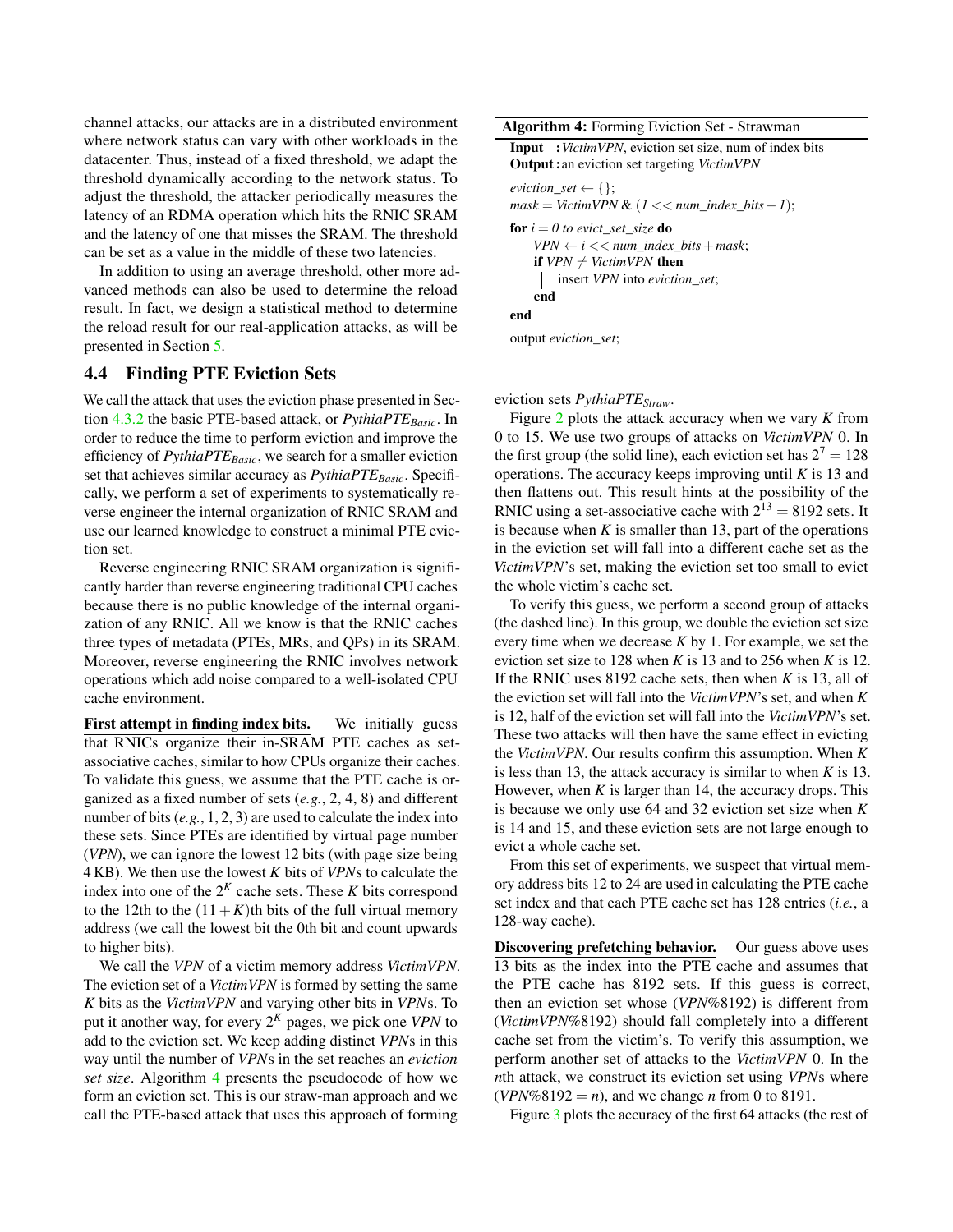

<span id="page-6-1"></span>Figure 2: Effect of Number of Index Bits.



<span id="page-6-2"></span>Figure 3: Effect of Eviction Set Offset. *X axis represents the first VPN in an eviction set (i.e., the "offset" of an eviction set").*

the attacks have the same pattern and we omit them from the figure). The black solid line shows the result of *VictimVPN* 0. Surprisingly, not only the 0th attack ( $VPN\%8192 = 0$ ) has high accuracy, but also the 1st to the 7th attacks. To further understand this effect, we perform the same set of attacks on another two *VictimVPN*s, 20 and 50. With these *VictimVPN*s, the accuracy is high from 16th to 23rd attacks and 48th to 55th attacks respectively. These results imply that evicting any *VPN* within an eight-*VPN* range of (*VictimVPN*−*VictimVPN*%8) to (*VictimVPN*−*VictimVPN*%8+7) has the same effect.

We suspect that the RNIC prefetches eight *VPN*s at a time. This finding implies that instead of using 13 bits as cache index bits as in *PythiaPTEStraw*, only the higher 10 bits (bits [15:24]) are used for index and the lower 3 bits (bits [12:14]) are used for prefetching. The RNIC cache thus only has  $2^{10} =$ 1024 sets.

Discovering secondary index. Our attack strategies so far work well (> 90% accuracy) with the *VictimVPN*s we tested (*e.g.*, 0, 20, 50). However, when we test the same attack strategy on some other *VictimVPN*s (*e.g.*, 6195, 30950), the accuracy can sometimes drop to around 75%. A dropped accuracy means that our eviction set cannot evict the *VictimVPN*, *i.e.*, the *VictimVPN* is in another cache set whose index is not the same as the index calculated using bits [15:24].

We thus suspect that there exists another 10 bits that are used to calculate where out of the 1024 sets a *VictimVPN* can fall into. To answer this question, we use a moving window of 10 bits, from bits [15:24] to bits [29:48], in the victim's virtual memory address. We randomly pick 1000 *VictimVPN*s and attack each of them by forming an eviction set with an index calculated with the moving window of 10 bits and an index calculated with bits [15:24] (64 operations under each index). We use two indices in this experiment because our alternative experiment of using just the index calculated by the moving window does not yield good accuracy. Figure [4](#page-6-3) plots the average attack accuracy across 1000 *VictimVPN*s and their standard deviation (in error bars). Bits [24:33] yields the best average accuracy and smallest deviation. Thus, we believe that these bits are used as a second index into the PTE cache. Note that when the moving window is bits [15:24], the accuracy deviation is high, indicating that using bits [15:24] alone is not good enough.



<span id="page-6-3"></span>Figure 4: Effect of Secondary Index. *Error bars show the standard deviation across 1000 VictimVPNs.*



<span id="page-6-4"></span>Figure 5: Reverse-Engineered PTE Cache Organization.

Complete algorithm. Figure [5](#page-6-4) presents the final PTE cache architecture we speculate RNICs use based on our reverse engineering results. The PTE cache has 1024 sets and 128 ways. A PTE can be cached at one of the two cache sets. Two groups of bits are used to calculate the index of these two cache sets. The first group is bits [15:24], and the second group is bits [24:33]. We call them *low index bits* and *high index bits*. From our observation, both the high and the low index bits can decide which cache set will be used to cache a PTE. A PTE will be cached in either the cache set calculated by the high index bits or the cache set indicated by the low index bits. Every time when a PTE is accessed, its neighboring PTEs will also be fetched to the same set and bits [12:14] determine the 8 PTEs that will be prefetched.

Based on this reverse-engineered architecture, we present the final PTE-based EVICT+RELOAD attack, *PythiaPTEFull*. We form half of the eviction set of a *VictimVPN* with *VPN*s that have the same low index bits as the *VictimVPN* and another half with *VPN*s that have the same high index bits as the *VictimVPN*. Algorithm [5](#page-7-0) presents the complete algorithm.

### <span id="page-6-0"></span>4.5 Evaluation Results

We now present our evaluation results with the attacks described above.

### <span id="page-6-5"></span>4.5.1 Isolated Environment

We performed a set of experiments with three machines as described in the beginning of this section in our lab environment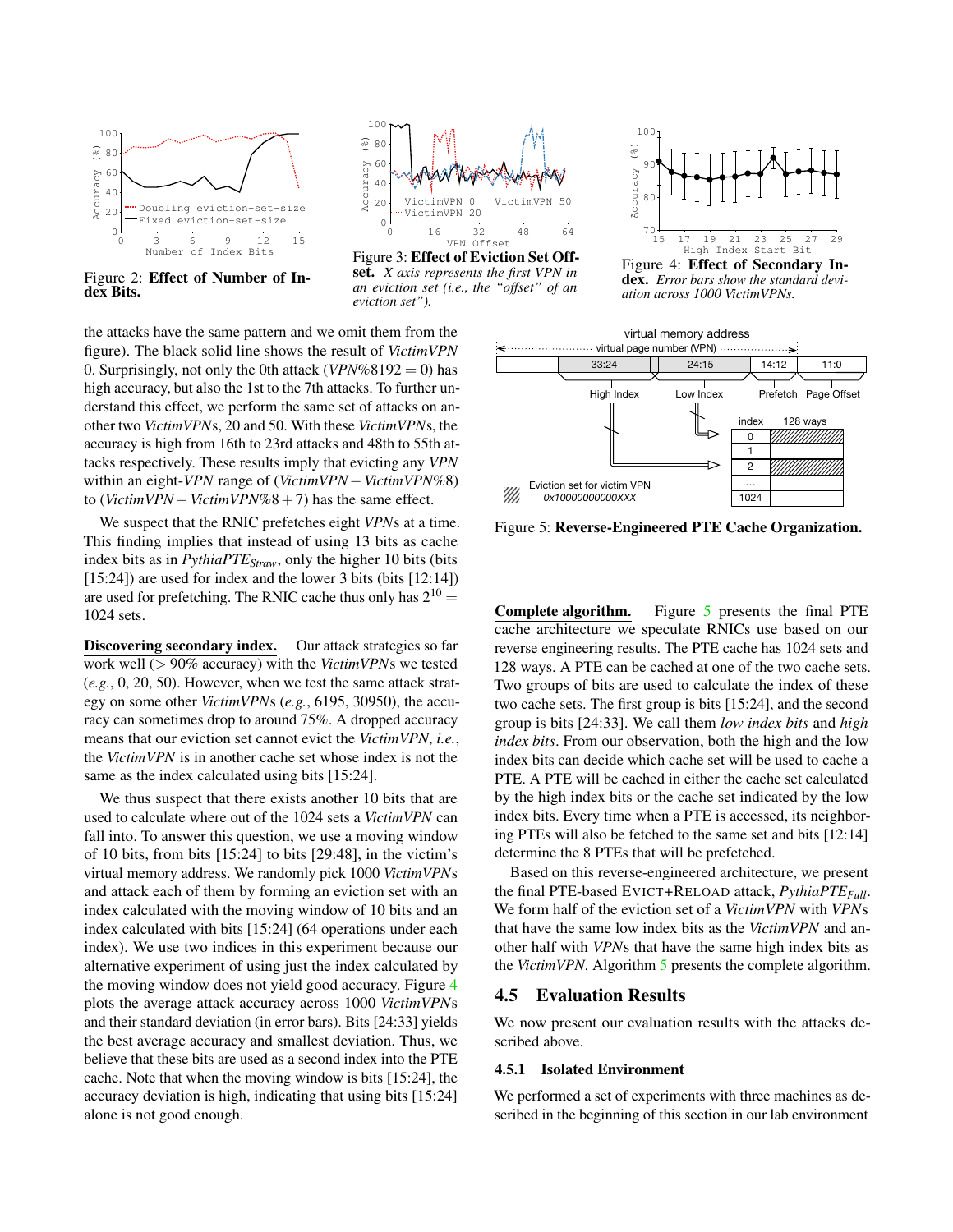### Algorithm 5: Forming Eviction Set - Full

### <span id="page-7-0"></span>Input :*VictimVPN*, eviction set size

Output :an eviction set targeting the victim virtual memory address

 $e$ *viction\_set*  $\leftarrow$  {}; *prefetch\_bits*  $\leftarrow$  *3*; *index\_bits*  $\leftarrow$  *10*; *high\_index\_start*  $\leftarrow$  *12*; *low*\_*index* ← (*VictimVPN* >> *prefetch*\_*bits*)&(*1* << *index*\_*bits*−*1*); *mask*\_*low* ← *low*\_*index* << *prefetch*\_*bits*; *high*\_*index* ← (*VictimVPN* >> *high*\_*index*\_*start*)&(*1* << *index*\_*bits*−*1*); *mask*\_*high* ← *high*\_*index* << *prefetch*\_*bits*;

for  $i = 0$  to evict\_set\_size/2 do  $VPN \leftarrow i \ll (index\_bits + prefetch\_bits) + mask\_low;$ if  $VPN \neq VictimVPN$  then insert *VPN* into *eviction\_set*; end end for  $i = 0$  to evict\_set\_size/2 do  $VPN \leftarrow i \ll (index\_bits + high\_index\_start) + mask\_high;$ if  $VPN \neq VictimVPN$  then insert *VPN* into *eviction\_set*; end end



output *eviction\_set*;

<span id="page-7-1"></span>Figure 6: Timing Differences. *Each line presents the timing differences of each case over 1000 trials.*



<span id="page-7-2"></span>Figure 7: Accuracy of Attacks. *Error bars show the standard deviation across 1000 VictimVPNs.*



<span id="page-7-3"></span>Figure 8: Latency of Attacks.

without any other network traffic.

Timing differences. Our side channels are based on timing differences between consecutive loads of the same memory address. To measure miss latency, we evict the RNIC SRAM using either MRs or PTEs and then issue an RDMA operation. To measure hit latency, we simply repeatedly issue the same RDMA operation. The measurements in Figure [6](#page-7-1) show a clear timing difference between hit and miss latency. When we use MRs to evict SRAM, both the victim's MR and all the PTEs under this MR will be evicted. An RDMA operation afterwards will need to fetch both the PTE and the metadata for the MR containing the page from host main memory through the PCIe bus. On the other hand, using PTEs to evict will only evict the victim's PTE and reloading will only fetch the PTE. This explains why the miss latency of MR-based eviction is higher than that of PTE-based eviction.

Attack accuracy and latency. Figures [7](#page-7-2) and [8](#page-7-3) plot the accuracy and latency of four attack strategies: *PythiaMR*, *PythiaPTEBasic*, *PythiaPTEStraw*, and *PythiaPTEFull*, as we change the eviction set size. As expected, with the same eviction set size, the time to perform these four attacks is similar, since they all use the same amount of RDMA operations. With bigger eviction sets, all attacks become slower.

*PythiaPTE* $_{Full}$ 's accuracy is the highest: it can achieve 97% accuracy with only  $57 \mu s$  per attack (when the eviction set size is 256). *PythiaMR* and *PythiaPTEBasic* have low accuracy, although we do observe *PythiaMR*'s accuracy improves significantly as the eviction set size increases (*PythiaMR*'s accuracy reaches  $90\%$  with  $2^{15}$  eviction set size). This result demonstrates the benefit of using our reverse engineering findings.

Another observation is that the accuracy of *PythiaPTEFull* peaks when the eviction set size is 256 and remains the same when increasing the size further. This implies that the PTE cache has 128 ways, since we construct two cache sets with 256 entries in total.

Evaluation with different RNICs. All our experiments so far are performed with the Mellanox ConnectX-4 RNIC (most RDMA deployments in real datacenters use ConnectX-4 [\[32,](#page-14-0) [47\]](#page-15-16)). We further validate our attacks on Mellanox ConnectX-5 [\[49\]](#page-15-17) and ConnectX-3 [\[46\]](#page-15-18) RNICs. ConnectX-5 is the latest generation of RNICs from Mellanox and ConnectX-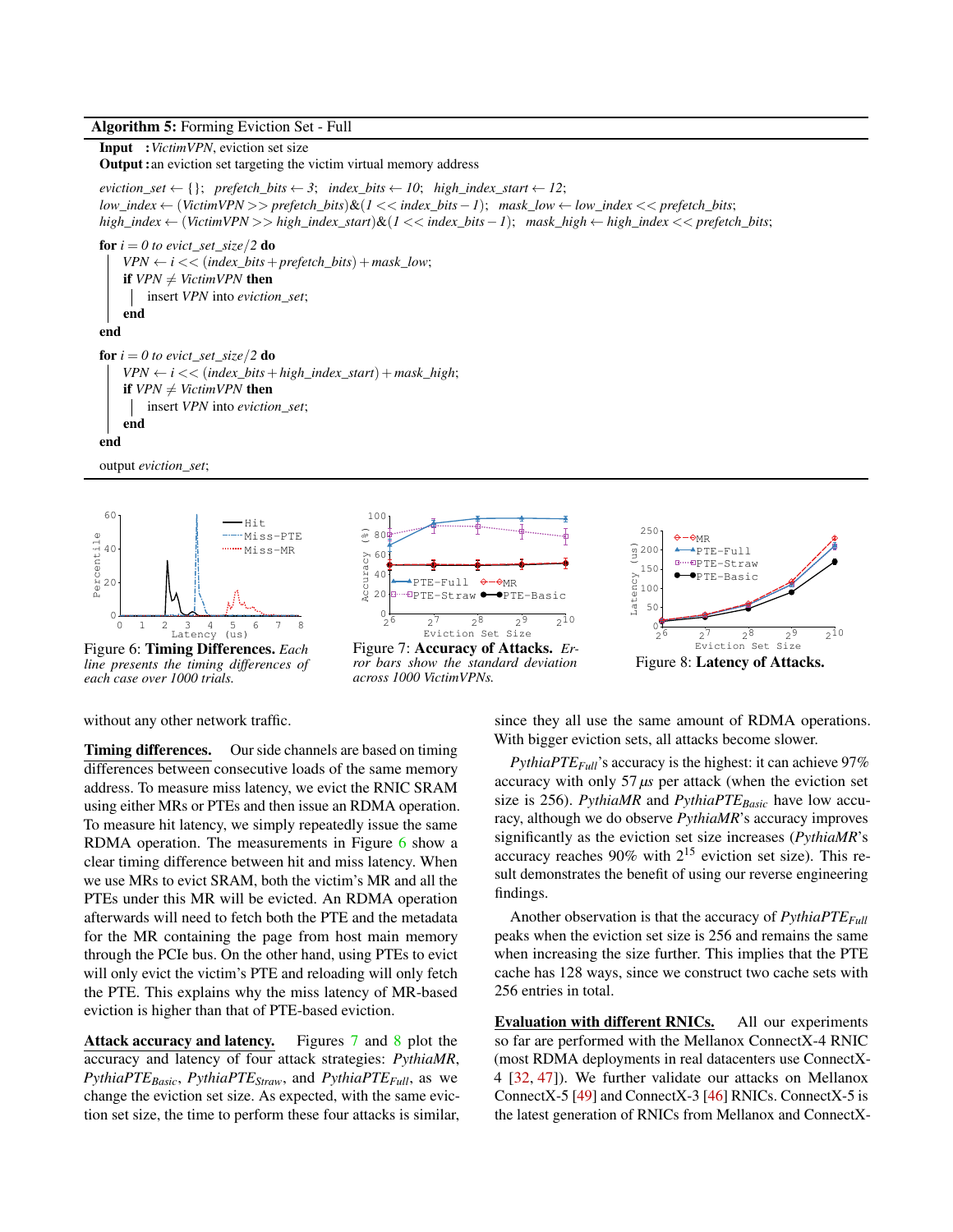

<span id="page-8-0"></span>Figure 9: Timing Differences in ConnectX-5. *Each line presents the timing differences of each case over 1000 trials.*



<span id="page-8-3"></span>Figure 12: Timing Differences in CloudLab. *Each line presents the timing differences of each case over 1000 trials.*



<span id="page-8-1"></span>Figure 10: Accuracy of Attacks in ConnectX-5. *Error bars show the standard dev of 1000 VictimVPNs.*



<span id="page-8-4"></span>Figure 13: Accuracy of Attacks in CloudLab. *Error bars show the standard deviation across 1000 VictimVPNs.*



<span id="page-8-2"></span>Figure 11: Timing Differences in ConnectX-3. *Each line presents the timing differences of each case over 1000 trials.*



<span id="page-8-5"></span>Figure 14: Latency of Attacks in CloudLab.

3 is the previous generation of ConnectX-4.

Figure [9](#page-8-0) plots the timing results of SRAM hits and misses (due to eviction by MRs and by PTEs) on ConnectX-5. ConnectX-5's performance is better than ConnectX-4 on all cases. A clear timing difference between misses and hits remains, and misses caused by MR-based eviction are slower than by PTE-based eviction. Figure [10](#page-8-1) plots the accuracy of the four types of attacks. The accuracy results are similar to ConnectX-4. Attack latency is also similar to ConnectX-4 and we omit the latency figure. Thus, we can confirm that ConnectX-5 uses a similar SRAM architecture as ConnectX-4, and it has the same side channels as ConnectX-4. We can launch the same attacks on ConnectX-5 with high accuracy and low latency.

We then perform the same set of experiments on ConnectX-3, see Figure [11.](#page-8-2) The hit latency with ConnectX-3 is longer than ConnectX-4. As hardware evolves, its internal performance often improves, which can explain why hit latency improves over generations of Mellanox RNICs. Surprisingly, the miss latency due to MR-based eviction is shorter on ConnectX-3 than on ConnectX-4 and ConnectX-5. Misses in RNIC SRAM involve the RNIC fetching metadata from the host main memory. We suspect the reason why miss performance drops in newer generations is because RNICs add more metadata for each data entry in newer generations, requiring longer time to fetch more metadata. As a result, the timing difference between miss and hit for ConnectX-3 is small.

Comparing ConnectX-3, ConnectX-4, and ConnectX-5, the three generations of RNICs from Mellanox, we found that as hardware RNICs evolve, their performance improves quickly, while the PCIe bus and host memory speed improve very slowly. As a result, the discrepancy between hit performance and miss performance becomes larger and we believe that this trend will continue in the future.

#### 4.5.2 Public Cloud Environment

CloudLab [\[65\]](#page-16-5) is a public cloud that has close to 15,000 cores distributed across three sites in the United States. We evaluated our attacks on a cluster that is connected with RoCE switches. Each machine in this cluster equips two Mellanox ConnectX-4 25 Gbps adapters. These RNICs are of the same product generation as our lab's ConnectX-4 RNICs, with the difference that our RNICs are 100 Gbps adapters. Both types of adapters can be configured for Ethernet (RoCE) and for InfiniBand. We configure ours for InfiniBand, and Cloud-Lab's are configured for RoCE. Apart from RNIC differences, CloudLab is used concurrently by many different users; it has a more complex, hierarchical network topology; and it uses a RoCE network instead of InfiniBand. At the time of our test, 129 out of 199 physical machines in the cluster were in use.

We repeat the same set of experiments as Section [4.5.1.](#page-6-5) Similar to our lab's experiments, we use three machines, a server, a victim client, and an attacker client. Figure [12](#page-8-3) plots the timing difference of RNIC SRAM hit and misses (due to MR-based eviction and PTE-based eviction). Similar to our isolated environment results, misses caused by MR-based eviction are slower than misses caused by PTE-based eviction, and both types of misses are slower than hits. In CloudLab's shared network and shared machine environments, the latencies of all accesses are longer than in our lab environment,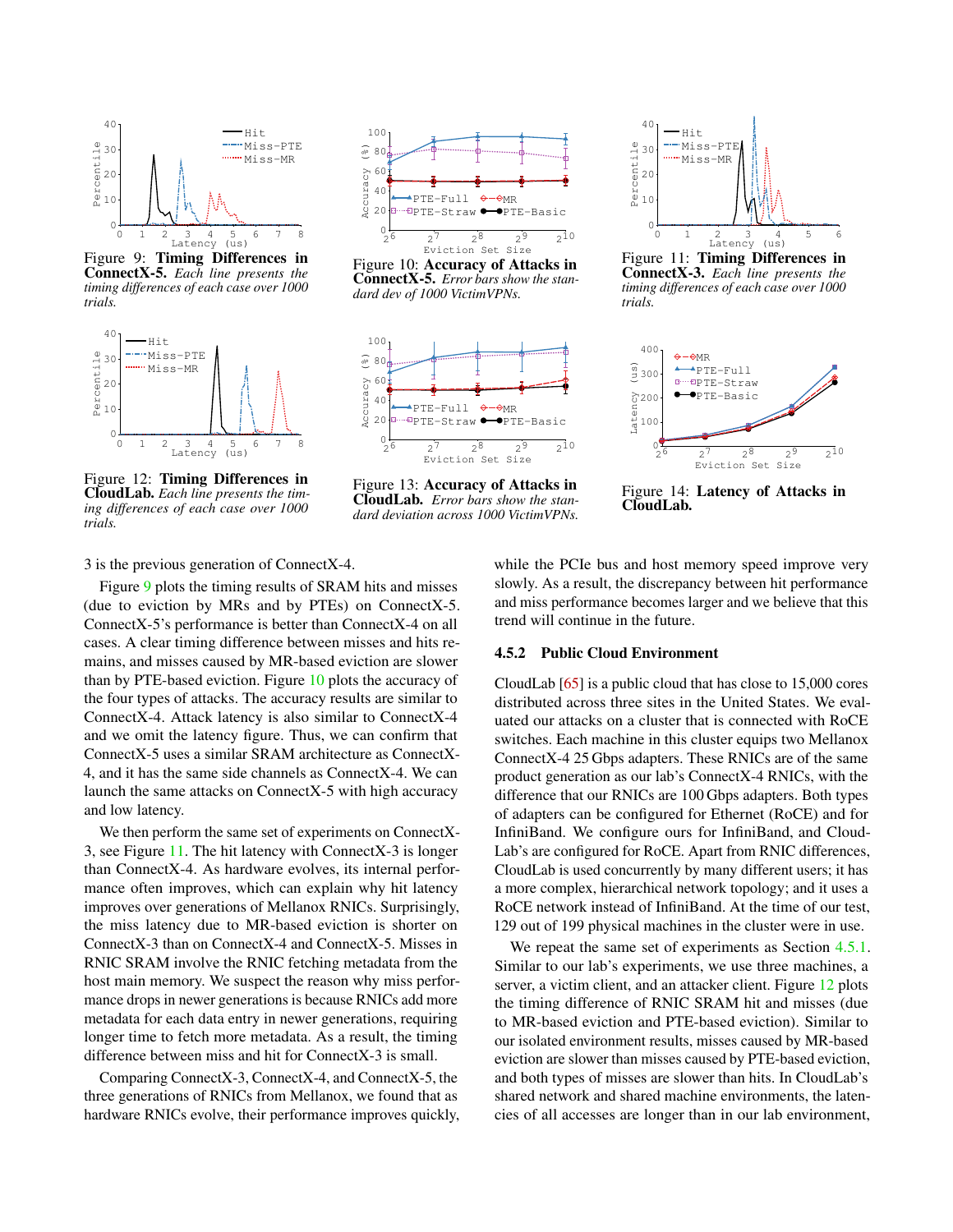but the timing differences are still clear.

Figures [13](#page-8-4) and [14](#page-8-5) plot the accuracy and latency of the four types of attacks in CloudLab. Similar to the results in Figures [7](#page-7-2) and [8,](#page-7-3) With the same eviction set size (and thus similar latency), *PythiaPTEFull* and *PythiaPTEStraw* have higher accuracy than *PythiaMR* and *PythiaPTEBasic*. However, these attacks have larger variation in accuracy compared to attacks in our lab's environment because of the more dynamic environment in CloudLab.

### <span id="page-9-1"></span>5 Attacking Real RDMA-Based Systems

To demonstrate the feasibility of launching side-channel attacks on real RDMA-based applications, we design and perform a set of attacks on *Crail* [\[7,](#page-13-1) [70\]](#page-16-6), an open-source RDMAbased key-value store written in Java. A Crail system consists of several roles: a server which stores key-value pairs, a namenode which stores metadata and manages the control path, and clients which issue key-value pair *get*s and *set*s to the server via a Crail-provided API. We install each component on a separate machine and connect all of them with RDMA. This section presents our design and evaluation of attacks on Crail.

#### <span id="page-9-0"></span>5.1 Attacks

Based on the attack primitives described in Section [4,](#page-3-0) we designed three attacks on Crail. All these attacks have the same goal: knowing whether or not the victim Crail client accesses a specific key-value pair.

MR-based attack (*PythiaCrailMR*). Our first attack uses MR-based eviction as described in Section [4.3.1.](#page-4-4) This attack requires three attacker processes. The first is a Crail client process (*Pc*). The second and the third processes run our attack code, with the second one running on the Crail server machine  $(P_s)$  and the third one running on any other machine  $(P_a)$  (it can be the same machine as the one where  $P_c$  runs). In the preparation phase, *P<sup>s</sup>* registers a large number of MRs. In the eviction phase,  $P_a$  issues one-sided RDMA reads to these MRs. Finally, *P<sup>c</sup>* performs a Crail *get* operation to reload the victim key-value pair. *PythiaCrail<sub>MR</sub>* requires  $P_s$  and  $P_a$ because MR-based attacks need to access many MRs but by default Crail only registers a small set of MRs.

PTE-based attack (*PythiaCrailPTE*). The second attack uses PTE-based eviction. In this attack, we require three processes as in the MR-based attack: *Pc*, *P<sup>s</sup>* , and *Pa*. In the preparation phase, we first use  $P_s$  to allocate a big chunk of memory and register it with an MR. In the eviction phase, *P<sup>a</sup>* performs one-sided RDMA reads to different VPNs in the allocated memory space. Afterwards, *P<sup>c</sup>* issues a Crail *get* request to the victim key-value pair.

Our reverse engineering results in Section [4.4](#page-5-0) can be leveraged to reduce the eviction set size in *PythiaCrailPTE*. However, to form the eviction set, we need to know the index of

the SRAM cache set(s), which is calculated by the virtual memory address. Without modifying the source code of Crail which is written in Java, it is difficult to directly know the virtual memory address of a target key-value pair. Instead, we use a "learning" phase before launching the actual attack to determine the eviction set to use for a target key-value pair. Specifically, we let  $P_c$  access the target key-value pair and let *P<sup>a</sup>* try all 1024 different cache sets for eviction. After 1024 trials, we pick the cache set that yields the best accuracy as our attack eviction set.

Client-only attack (*PythiaCrailClient*). Our last attack on Crail is launched exclusively from a regular Crail client process and requires no other privileges or resources. The attacker (as a normal Crail client) issues Crail *get* requests to different key-value pairs during the eviction phase. After the eviction phase, it performs a Crail *get* operation to the victim key-value pair.

Our initial design of *PythiaCrailClient* randomly picks keyvalue pairs to access during the eviction phase. However, we soon discovered two issues with this naive approach. First, it needs a large number of key-value pairs to effectively evict the target key-value pair. Doing so not only makes the attack slow but also requires the Crail system under attack to already be storing many key-value pairs. Second, we found that the Crail system becomes slower and unstable as the server processes more client requests. We suspect this to be caused by Crail's own (memory) management overhead. Unstable access latency makes our timing-based attack harder and prohibits an accurate prediction during the reload phase. We improve our initial design with the following optimization. We selectively choose a small set of key-value pairs as the eviction set. We make the assumption that key-value pairs are sequentially allocated in chunks of memory and pick the pairs that are likely to be in the same RNIC SRAM cache set as the victim key-value pair. After reducing the eviction set size, our attack runs very fast. Instead of continuously launching the attack in loops, we add some sleep time between eviction and reloading so that we do not issue too many Crail requests to make Crail unstable.

**Probabilistic prediction.** Under real workloads and noisy network environments, we found that a simple threshold as used in Section [4.3](#page-3-1) cannot accurately determine if the victim has accessed the target data. Thus, we use a more dynamic and adaptive approach to predict the outcome of the attack. Similar to the approach used in TLBleed [\[28\]](#page-14-8), we perform a learning phase to train a classifier of operation latency with KNN [\[22\]](#page-14-7) before the attack. We use the trained model to predict the probability of a reload latency implying a victim access (*i.e.*, a hit).

### 5.2 Results

We evaluated *PythiaCrail<sub>MR</sub>*, *PythiaCrail<sub>PTE</sub>*, and *PythiaCrail<sub>Client</sub>* using both controlled tests and work-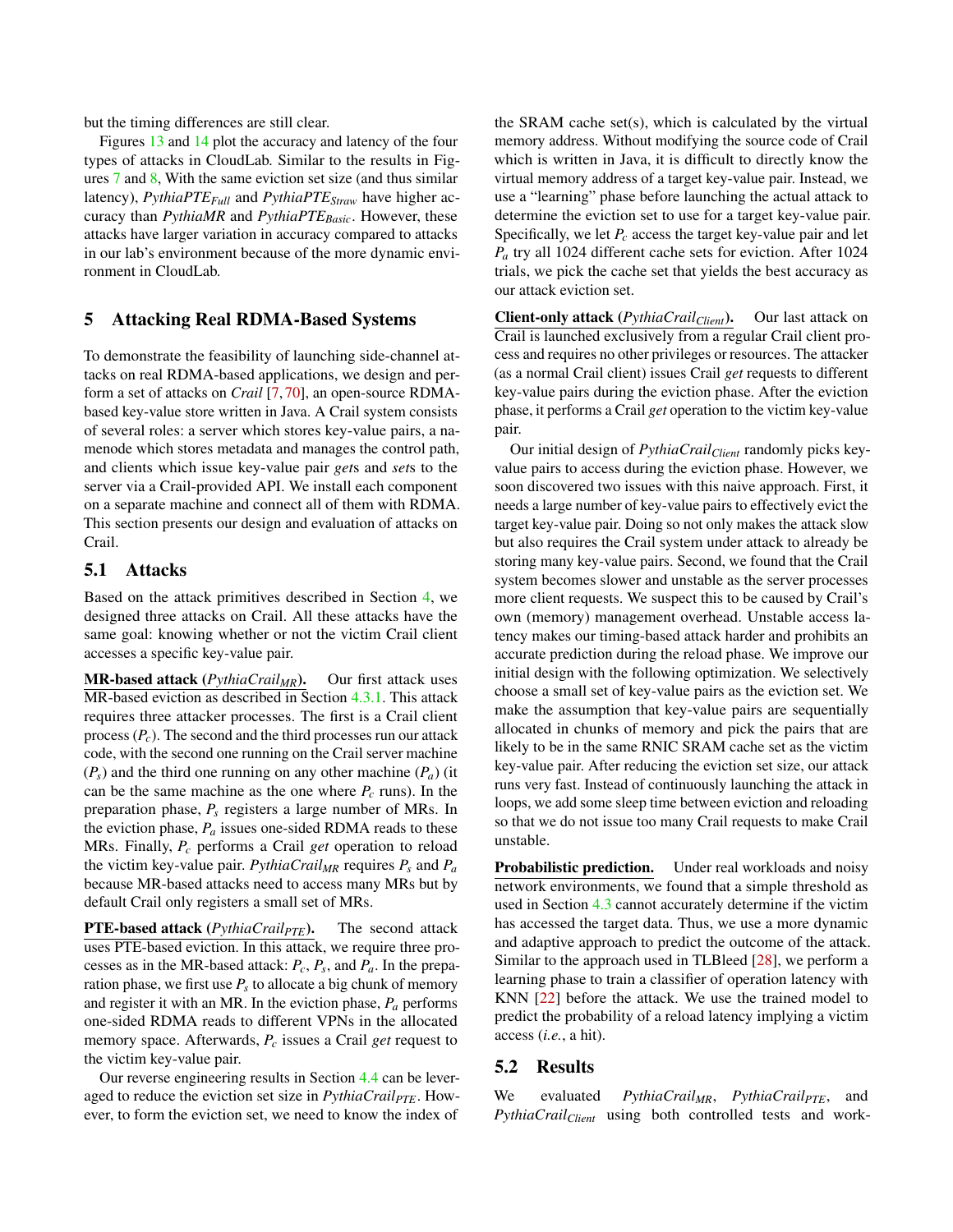

<span id="page-10-1"></span>loads that model real datacenter key-value stores.

#### 5.2.1 Controlled Test

We first compare the latency of a Crail client key-value pair *get* operation that hits RNIC SRAM, a client *get* that misses RNIC SRAM after the eviction phase in *PythiaCrailMR*, in *PythiaCrailPTE*, and in *PythiaCrailClient*. In these controlled tests, the victim client has a 50% chance of accessing the targeted key-value pair that the attacker tries to infer accesses on. Figure [18](#page-10-0) plots these four types of latencies, each performing 1000 trials. All the three types of misses take longer than hits, with the timing difference of *PythiaCrailMR* the biggest and *PythiaCrail<sub>Client</sub>* the smallest. The timing difference implies that it is easiest to separate hits and misses with *PythiaCrailMR*.

We launch the *PythiaCrailMR*, and *PythiaCrailPTE*, and *PythiaCrailClient* attacks by first performing their respective eviction phases. Next, we let victim access or not access the target key-value pair. Finally, we measure the time to reload the key-value pair and compare it with a threshold we determined from the timing difference testing phase. As expected, *PythiaCrailMR* gives the best accuracy. The accuracies of *PythiaCrailMR*, *PythiaCrailPTE*, and *PythiaCrailClient* are 96%, 85%, and 79% respectively, and the time to perform these attacks are 19*ms*, 0.1*ms*, and 0.3*ms*.

#### 5.2.2 Macro-benchmark Results

Workloads. To evaluate how our attacks perform with real datacenter key-value store workloads, we construct a macro-benchmark with the Yahoo! Cloud Serving Benchmark (YCSB) [\[21\]](#page-14-13) and statistics reported by Facebook in their production key-value store [\[12\]](#page-13-11). YCSB provides keyvalue *get/set* access pattern but no inter-arrival time between requests. Facebook provides the inter-arrival time of requests received at a server in its cluster, which includes requests from all the clients to this server. We set each key-value pair size to be 1 KB, the average key-value pair size reported by Facebook.

Attack environment setup. In this experiment, the victim (on a Crail client machine) executes our macro-benchmark to access key-value pairs on a Crail server machine using the Crail APIs. Since Facebook only provides aggregated request inter-arrival time across clients and does not reveal

<span id="page-10-3"></span><span id="page-10-2"></span>

Figure 18: Timing Difference in Crail. *Each line presents the timing differences of each case over 1000 trials.*

 $0\frac{L}{3}$ 

<span id="page-10-0"></span>Latency (us) 3 5 7 9 11 13 15

how many clients there are, we use one client machine to model the aggregated effect of all clients with the provided inter-arrival time. We run an attacker process as a normal Crail client on another machine. A fourth machine serves as the Crail namenode. While the victim process executes the macro-benchmark, we repeatedly perform *PythiaCrailClient*, *PythiaCrail<sub>MR</sub>*, or *PythiaCrail<sub>PTE</sub>* to detect if the victim accesses a target key-value pair.

Results. Figures [15,](#page-10-1) [16,](#page-10-2) and [17](#page-10-3) present the timeline of the victim accessing the target key-value pair (red crosses) and the attacker's prediction (black dots with values as access probability). All three attacks can capture most if not all victim accesses. Among them, *PythiaCrailMR* is the worst in attack accuracy. This is because each attack in *PythiaCrailMR* takes 19*ms*, which is much longer than the Facebook interarrival time. As a result, *PythiaCrailMR* misses victim accesses that happen more frequent than its attack length. Both *PythiaCrail<sub>PTE</sub>* and *PythiaCrail<sub>Client</sub>* run very fast and capture all victim accesses. In fact, these two attacks run so fast that we add a sleep time of 1*ms* between evict and reload to avoid issuing too many Crail requests and making Crail's performance unstable. Comparing *PythiaCrailPTE* and *PythiaCrail<sub>Client</sub>*, *PythiaCrail<sub>PTE</sub>*'s predictions are of low access probabilities and *PythiaCrailClient* has more predictions of around 50% access probabilities. The attacker can set a threshold accordingly to determine the final set of victim accesses (*e.g.*, those with probabilities  $> 60\%$  for *PythiaCrailClient*).

Overall, we believe *PythiaCrail<sub>Client</sub>* to be the most effec-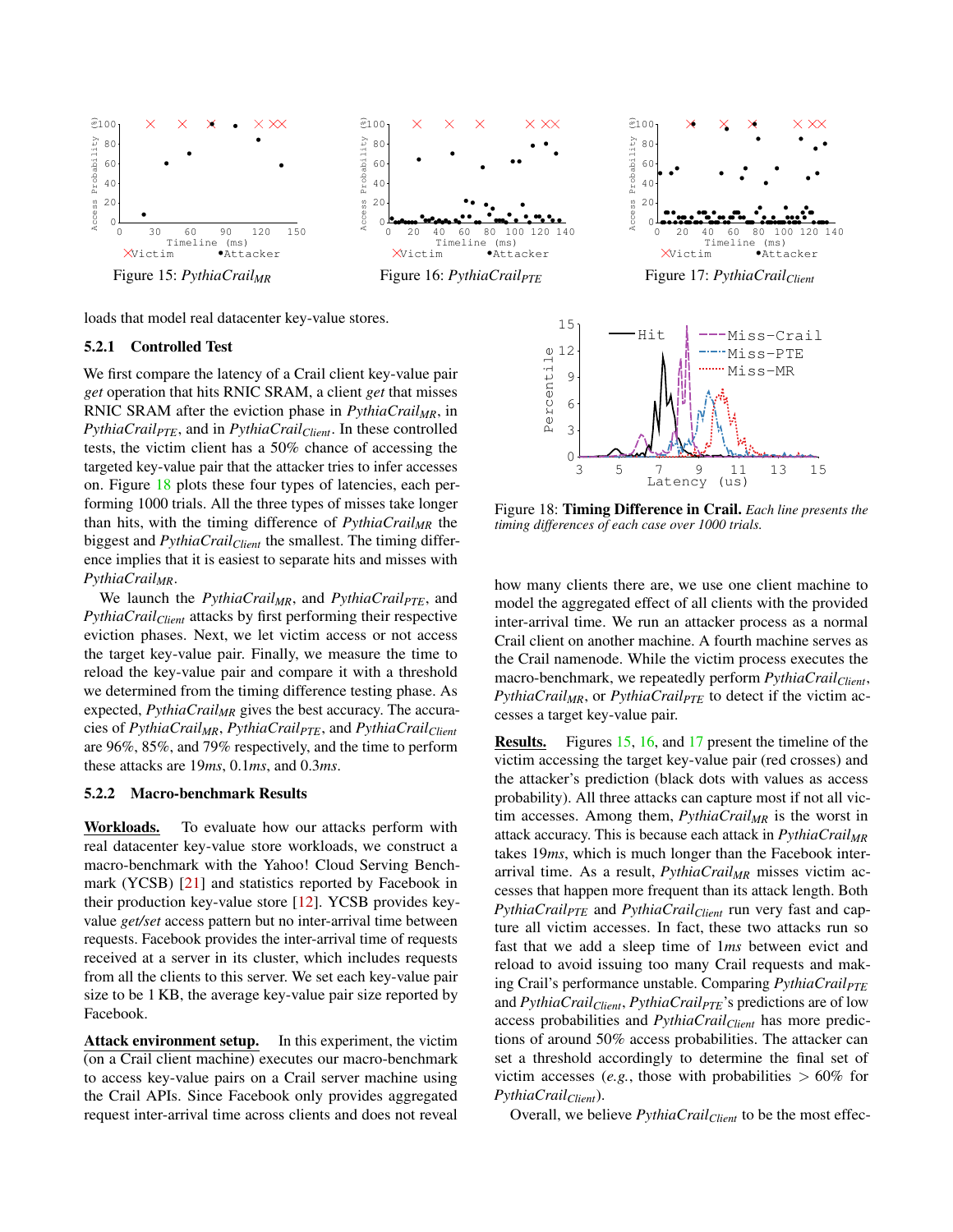tive attack, since it predicts victim accesses with high confidence and it requires the least amount of attacker resources: *PythiaCrail<sub>Client</sub>* can be launched exclusively from a separate client machine through the unmodified Crail client interface. If attackers can run modified Crail clients, they can launch more efficient side-channel attacks by forming the eviction set with known virtual addresses.

# 6 Mitigation Techniques

Defending against RDMA-based side-channel attacks is possible and feasible. We discuss both mitigations for current hardware as well as those for future hardware.

#### Huge virtual memory page or no virtual memory.

PTE-based attacks are only possible when RNICs cache PTEs and when the attacker can form an effective eviction set. One way to prevent PTE-based attacks is to force all RDMA registrations and operations to directly use physical memory addresses. When physical memory addresses are used, RDMA does not need to access or cache PTEs, thereby preventing PTE-based attacks. Registering physical memory addresses is a privileged operation that RNICs allow the kernel [\[76\]](#page-16-14) and privileged users to perform [\[51\]](#page-15-19). However, using physical memory addresses loses all the benefits of virtual memory and introduces new security concerns.

Another method to defend against PTE-based attacks is to use huge memory pages [\[24\]](#page-14-1). Using huge pages (*e.g.*, 1 GB pages) introduces two types of difficulties for attackers. First, the attacker can only guess victim accesses at coarse granularity (*e.g.*, 1 GB). Second, the attacker will need to have access to a huge memory space to form an eviction set with enough PTEs.

Isolate server's resource. Our experience with Crail demonstrates that attacking Crail is difficult when the attacker can only use Crail's interface without the access to a large number of PTEs or MRs and without knowing Crail's data layout in the virtual memory address space. Our experiments show that for *PythiaCrailMR* and *PythiaCrailPTE* to work, an attacker needs to run a process, *P<sup>s</sup>* , on the server machine. Otherwise, the attacker would not be able to launch those attacks (although *PythiaCrailClient* still works). Thus, a server that hosts RDMA service can prohibit normal users from running any processes to help defend against side-channel attacks. Various address randomization techniques can also complicate attacks.

Separate protection domains. When we disclosed the attacks in this paper to Mellanox, the Mellanox engineers stated that separating *Protection Domain*s (*PD*s) between different clients and connections can potentially mitigate the attacks. We evaluated this mitigation by moving the attacker to a different PD and found that doing so mitigates Pythia attacks. Unfortunately, all existing RDMA applications that we are

aware of [\[7,](#page-13-1) [24,](#page-14-1) [83\]](#page-16-1) use only one PD for higher performance. Using multiple PDs results in low throughput and high latency overhead (15% throughput reduction and 21% latency overhead with 256 PDs in our experiments). We plan to further investigate both attack and defense mechanisms when separating PDs across clients.

Introduce noise. Our side channels are established on timing differences at the microsecond or sub-microsecond level. Attacking Crail running real workloads is more difficult than attacking raw RDMA accesses mainly because of Crail's nondeterministic performance overhead. Therefore, an effective countermeasure is to introduce random latency overhead at an RDMA-based application or in the datacenter RDMA network, which, however, could impact application performance.

Detect and throttle attacker's network traffic. Our attackers can hide their attacks because one-sided RDMA operations are completely hidden from the receiver CPU (the server in our case). To detect these attacks, the server can deploy traffic sniffing tools to sniff all incoming RDMA network requests. If the sniffer detects heavy network activity from a client, it can raise a flag that this client may be malicious. If it further detects an access pattern that matches eviction sets described in Section [4.4,](#page-5-0) this client is more likely to be an attacker. This defense comes with the same drawbacks of other heuristic-based defenses that an attacker may stay under the detection threshold.

A further countermeasure is to throttle the maximum bandwidth allowed at every client. If an attacker cannot issue enough operations to evict RNIC SRAM, its attack accuracy will drop significantly. However, throttling client bandwidth can hurt normal clients' performance.

Better hardware design. All existing RNICs share their SRAM across all users and across all connections. Because of this, an attacker can evict a victim's PTE and MR even when the attacker and the victim have different connections to the server. If RNICs can partition their SRAM to different isolated domains for different connections, then attackers can never evict victim's PTEs or MRs. However, isolation resources at hardware level will inevitably hurt performance and increase hardware complexity, which gives little incentive for RNIC vendors to change their hardware design.

## <span id="page-11-0"></span>7 Discussion

We now briefly discuss the implications, impact, and limitations of Pythia, and some other attacks on RDMA that can be designed based on Pythia.

### 7.1 RDMA Vulnerabilities

We discovered new vulnerabilities in RDMA systems that are fundamental to the design of RDMA and not specific to just one RDMA device. RNICs cache metadata as a result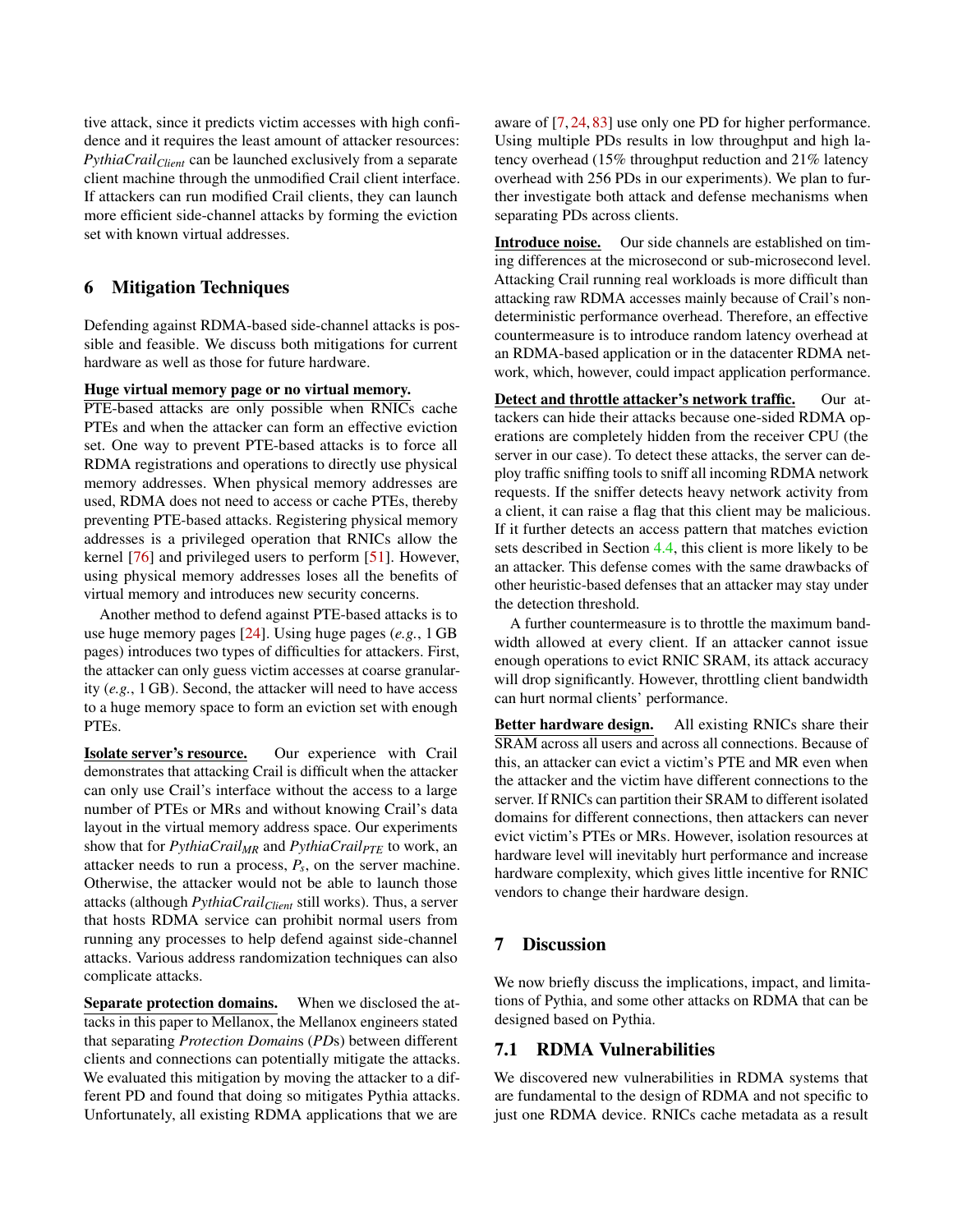of RDMA's design philosophy of *one-sided* network communication. Because one-sided operations cannot involve host CPUs, RNICs have to handle and serve RDMA requests on their own, which involves accessing various types of metadata. With limited on-board SRAM, RNICs cannot store all the metadata and have to move metadata between their SRAM and the host machine's main memory through the PCIe bus. As a result, there exists timing difference between RDMA operations that hit or miss SRAM, and this timing difference keeps increasing as RNICs evolve over generations.

We demonstrated the feasibility of exploiting the above vulnerability to launch side-channel attacks on RDMA-based systems. Pythia attacks are fast and accurate, and they can be performed completely from the network. Moreover, attackers can hide their traces because the attack uses one-sided network requests.

Both the RNIC side channels we discovered and our attacks' unique advantages are fundamental to one-sided network communication. One-sided communication offers many performance and cost benefits that are attractive for datacenter systems. However, it also raises new security concerns [\[77\]](#page-16-4), as we demonstrate in Pythia. Our work can inspire future security researchers in discovering and defending more vulnerabilities in RDMA.

## 7.2 Attacking Real Applications

We demonstrated that it is feasible to launch Pythia attacks on Crail, a real RDMA-based system developed by the Crail team. *PythiaCrail<sub>Client</sub>*, the attack that is launched by performing Crail-provided client APIs only, can successfully infer victim's access patterns under real workloads.

We believe that Pythia can similarly attack other RDMAbased applications as well. Pythia only requires two features from an RDMA-based application: the application uses onesided RDMA operations and allocates regular paged memory. Many applications meet these requirements, such as the NAM-DB RDMA-based in-memory database [\[88\]](#page-17-0), the Pilaf RDMAbased key-value store [\[56\]](#page-15-1), and the Wukong RDMA-based graph system [\[68\]](#page-16-2). Unfortunately, most of these systems are not available publicly.

## 7.3 Attack Limitations

Although our side-channel attacks are fast, accurate, and can be launched entirely from the network, they do have several limitations. First, the granularity of Pythia attacks (and therefore information leakage of accesses) is a memory page. Pythia currently cannot differentiate between two victim accesses that access the same target page. Second, Pythia can only predict if a data entity at the server has been accessed, but not which client machine(s) accessed it. Third, our MRbased attacks require access to a large number of MRs, and PTE-based attacks require access to large memory spaces. Finally, our attacks consume network bandwidth and can be detected by sniffing the network.

## 7.4 Other RDMA-Based Attacks

Pythia serves as a starting point for designing other types of RDMA-based attacks. For example, similar to Pythia EVICT+RELOAD attacks, it is possible to launch PRIME+PROBE attacks from the network by exploiting the MR or the PTE side channels.

The MR and the PTE side channels we established can also be used as covert channels. We implemented a naive covert-channel attack of using one EVICT+RELOAD cycle to transmit one bit and it could reach a sending rate of 20 Kbps with *PythiaPTEFull*.

### 8 Related Work

Single-node side-channel attacks. In recent years, a host of attacks that exploit various hardware features to establish side channels have been proposed. CPU-cache-based side-channel attacks such as PRIME+PROBE [\[1–](#page-13-9)[4,](#page-13-10) [42,](#page-15-5) [59,](#page-15-13) [75,](#page-16-13) [78,](#page-16-15) [90\]](#page-17-4), EVICT+RELOAD [\[30\]](#page-14-6), FLUSH+RELOAD [\[86\]](#page-17-1), and FLUSH+FLUSH [\[30,](#page-14-6)[78\]](#page-16-15) can leak victim's memory access patterns at fine granularity. CPU-cache-based side channels are also the key enabling factors in attacks like Meltdown [\[41\]](#page-15-4), Spectre [\[39\]](#page-15-3), and Foreshadow [\[17\]](#page-14-4). Other than CPU caches, TLB [\[28\]](#page-14-8) or port contention [\[13\]](#page-13-12) also expose hardware-based side channels. Side-channel attacks brought key concerns in cloud environments where one tenant can steal information of other tenants when they share the same physical re-source [\[79,](#page-16-16) [89](#page-17-5)[–91\]](#page-17-6) or the same service [\[33\]](#page-14-14). But all these single-node side-channel attacks require the attacker to run on the same machine as the victim. Pythia is a remote sidechannel attack that can be launched completely from a separate remote machine.

Remote side-channel attacks. Several remote sidechannel attacks exploit TCP sequence numbers to hijack connections [\[18,](#page-14-15)[61,](#page-15-20)[62\]](#page-16-17). Another line of work relies on traffic analysis to exploit sensitive information [\[27,](#page-14-16) [37\]](#page-14-17). Brumley *et al.* perform a timing-based attack on OpenSSL's ladder implementation to obtain the private key of a TLS server [\[16\]](#page-13-13). Cock *et al.* present an empirical study of remote timing channels on microkernel [\[20\]](#page-14-18). NetSpectre [\[66\]](#page-16-18) presents an access-driven remote EVICT+RELOAD cache attack. Weinberg *et al.* combined CSS and JavaScript to remotely sniff victims' browsing patterns [\[84\]](#page-16-19). Different from all previous remote side-channel attacks, Pythia targets the RDMA network. Moreover, Pythia exploits RNIC hardware features to establish timing-based side channels, while previous remote side channels exploit network protocols or software features. As far as we know, Throwhammer [\[71\]](#page-16-20) is the only other attack related to RDMA. However, it simply uses RDMA network requests to launch a Rowhammer attack and does not explore or exploit vulnerabilities in the RDMA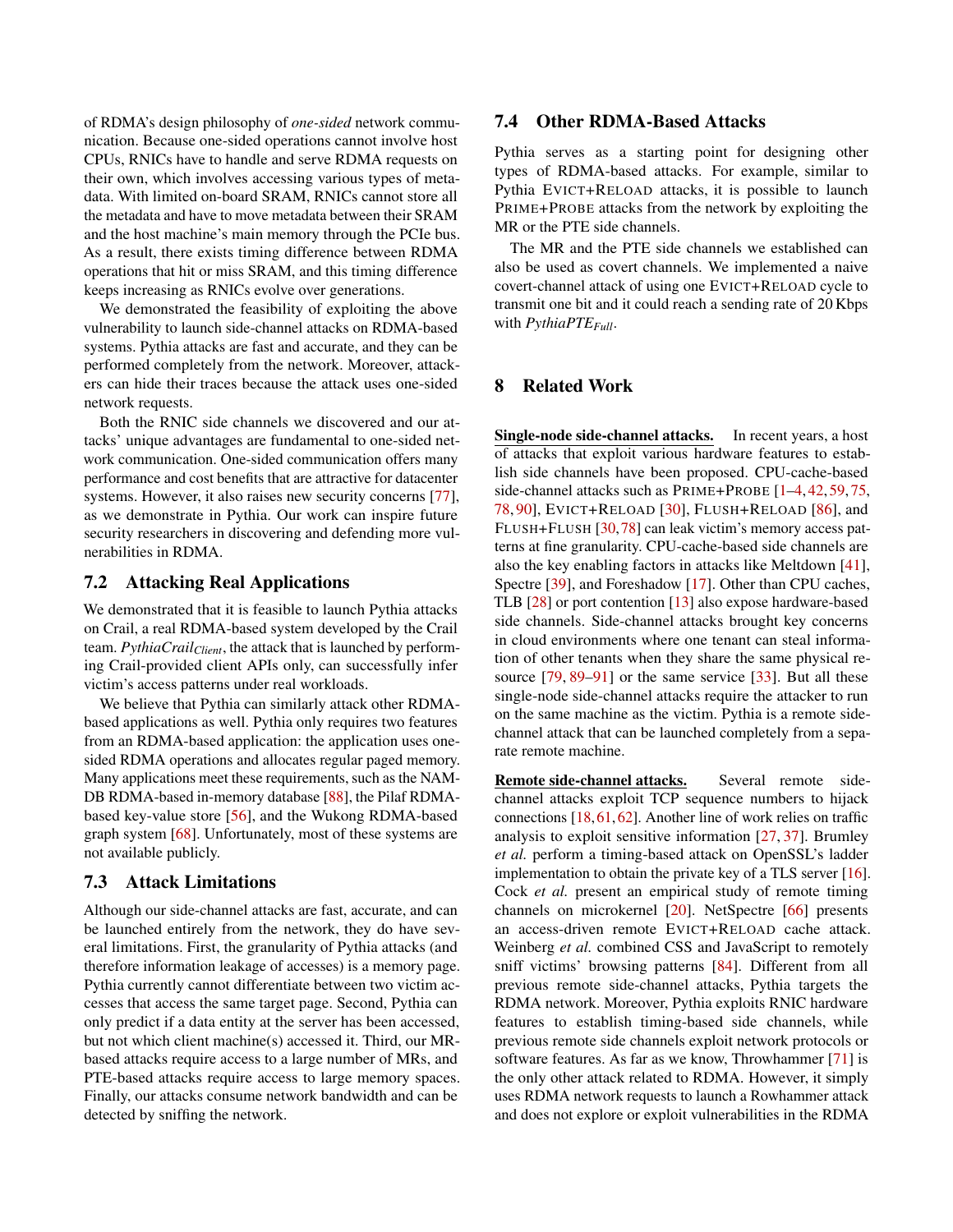technology itself.

Mitigations to side-channel attacks. Various defense mechanisms have been proposed to combat CPU cache sidechannel attacks in both hardware [\[23,](#page-14-19) [36,](#page-14-20) [58,](#page-15-21) [81,](#page-16-21) [82\]](#page-16-22) and software [\[38,](#page-15-22) [43,](#page-15-23) [69,](#page-16-23) [92,](#page-17-7) [94\]](#page-17-8). Unfortunately, none of the existing defense mechanisms can be directly applied to RDMA-based side-channel attacks. We propose a set of new mitigations that target RDMA-based side-channel attacks.

### 9 Conclusion

This paper presents Pythia, the first set of side-channel attacks on RDMA-based systems. We reverse engineer the internal data structures of current RDMA systems and leverage this information to improve our attack. Pythia can be launched completely from a normal client machine to steal access patterns of victims on other machines. We evaluate Pythia in laboratory settings to showcase the capabilities of the attack, on real software such as Crail, and on real data centers to show real-world impact. Pythia is fast, accurate, and can hide its trace from victims and the server.

### Acknowledgments

We would like to thank the anonymous reviewers for their tremendous feedback and comments, which have substantially improved the content and presentation of this paper. We are also thankful to Ahmad Atamlh, Noam Bloch, Brandon Hathaway, Yuval Itkin, Ariel Levanon, Alex Polak, Randy Splinter, and Patrick Stuedi for their feedback during our responsible disclosure to Mellanox and the Crail team.

This material is based upon work supported by the National Science Foundation under the following grant: NSF 1719215. Any opinions, findings, and conclusions or recommendations expressed in this material are those of the authors and do not necessarily reflect the views of NSF or other institutions.

### References

- <span id="page-13-9"></span>[1] Onur Aciiçmez. Yet another microarchitectural attack: Exploiting i-cache. In *Proceedings of the 2007 ACM Workshop on Computer Security Architecture (CSAW '07)*, Fairfax, VA, USA, November 2007.
- [2] Onur Aciiçmez, Billy Bob Brumley, and Philipp Grabher. New results on instruction cache attacks. In *Proceedings of the 12th International Conference on Cryptographic Hardware and Embedded Systems (CHES '10)*, Santa Barbara, CA, USA, August 2010.
- [3] Onur Aciiçmez, Çetin Kaya Koç, and Jean-Pierre Seifert. On the power of simple branch prediction analysis. In *Proceedings of the 2Nd ACM Symposium on Information, Computer and Communications Security (ASI-ACCS '07)*, Singapore, March 2007.
- <span id="page-13-10"></span>[4] Onur Aciiçmez and Werner Schindler. A vulnerability in rsa implementations due to instruction cache analysis and its demonstration on openssl. In *Proceedings of the 2008 The Cryptopgraphers' Track at the RSA Conference on Topics in Cryptology (CT-RSA '08)*, San Francisco, CA, USA, April 2008.
- <span id="page-13-7"></span>[5] Marcos K. Aguilera, Nadav Amit, Irina Calciu, Xavier Deguillard, Jayneel Gandhi, Stanko Novakovic, Arun Ramanathan, Pratap Subrahmanyam, Lalith Suresh, Kiran Tati, Rajesh Venkatasubramanian, and Michael Wei. Remote regions: A simple abstraction for remote memory. In *Proceedings of the 2018 USENIX Conference on Usenix Annual Technical Conference (ATC '18)*, Boston, MA, USA, July 2018.
- <span id="page-13-0"></span>[6] Alibaba Cloud. Super computing cluster. [https://www.](https://www.alibabacloud.com/product/scc) [alibabacloud.com/product/scc,](https://www.alibabacloud.com/product/scc) 2018.
- <span id="page-13-1"></span>[7] Apache. Crail: High-performance distributed data store. [https://crail.incubator.apache.org/,](https://crail.incubator.apache.org/) 2018.
- <span id="page-13-4"></span>[8] InfiniBand Trade Association. InfiniBand Architecture Annex A 16: RoCE. [https://cw.infinibandta.org/](https://cw.infinibandta.org/document/dl/7148) [document/dl/7148,](https://cw.infinibandta.org/document/dl/7148) April 2010.
- <span id="page-13-5"></span>[9] InfiniBand Trade Association. InfiniBand Architecture Annex A 16: RoCEv2. [https://cw.infinibandta.org/](https://cw.infinibandta.org/document/dl/7148) [document/dl/7148,](https://cw.infinibandta.org/document/dl/7148) September 2014.
- <span id="page-13-2"></span>[10] InfiniBand Trade Association. InfiniBand Architecture Volume 1 – Architecture Specification, Release 1.3. [https://cw.infinibandta.org/document/dl/7859,](https://cw.infinibandta.org/document/dl/7859) March 2015.
- <span id="page-13-3"></span>[11] InfiniBand Trade Association. InfiniBand Architecture Volume 2 – Architecture Specification, Release 1.3.1. [https://cw.infinibandta.org/document/dl/8125,](https://cw.infinibandta.org/document/dl/8125) November 2016.
- <span id="page-13-11"></span>[12] Berk Atikoglu, Yuehai Xu, Eitan Frachtenberg, Song Jiang, and Mike Paleczny. Workload Analysis of a Large-scale Key-value Store. In *Proceedings of the 12th ACM SIGMETRICS/PERFORMANCE Joint International Conference on Measurement and Modeling of Computer Systems (SIGMETRICS '12)*, London, United Kingdom, June 2012.
- <span id="page-13-12"></span>[13] Atri Bhattacharyya, Alexandra Sandulescu, Matthias Neugschwandtner, Alessandro Sorniotti, Babak Falsafi, Mathias Payer, and Anil Kurmus. Smotherspectre: exploiting speculative execution through port contention. [https://arxiv.org/abs/1903.01843,](https://arxiv.org/abs/1903.01843) 2018.
- <span id="page-13-8"></span>[14] Carsten Binnig, Andrew Crotty, Alex Galakatos, Tim Kraska, and Erfan Zamanian. The End of Slow Networks: It's Time for a Redesign. *Proceedings of the VLDB Endowment*, 9(7):528–539, 2016.
- <span id="page-13-6"></span>[15] Rajarshi Biswas, Xiaoyi Lu, and Dhabaleswar Panda. Accelerating tensorflow with adaptive rdma-based grpc. In *25th IEEE International Conference on High Performance Computing, Data, and Analytics (HiPC '18)*, Bengaluru, India, December 2018.
- <span id="page-13-13"></span>[16] Billy Bob Brumley and Nicola Tuveri. Remote timing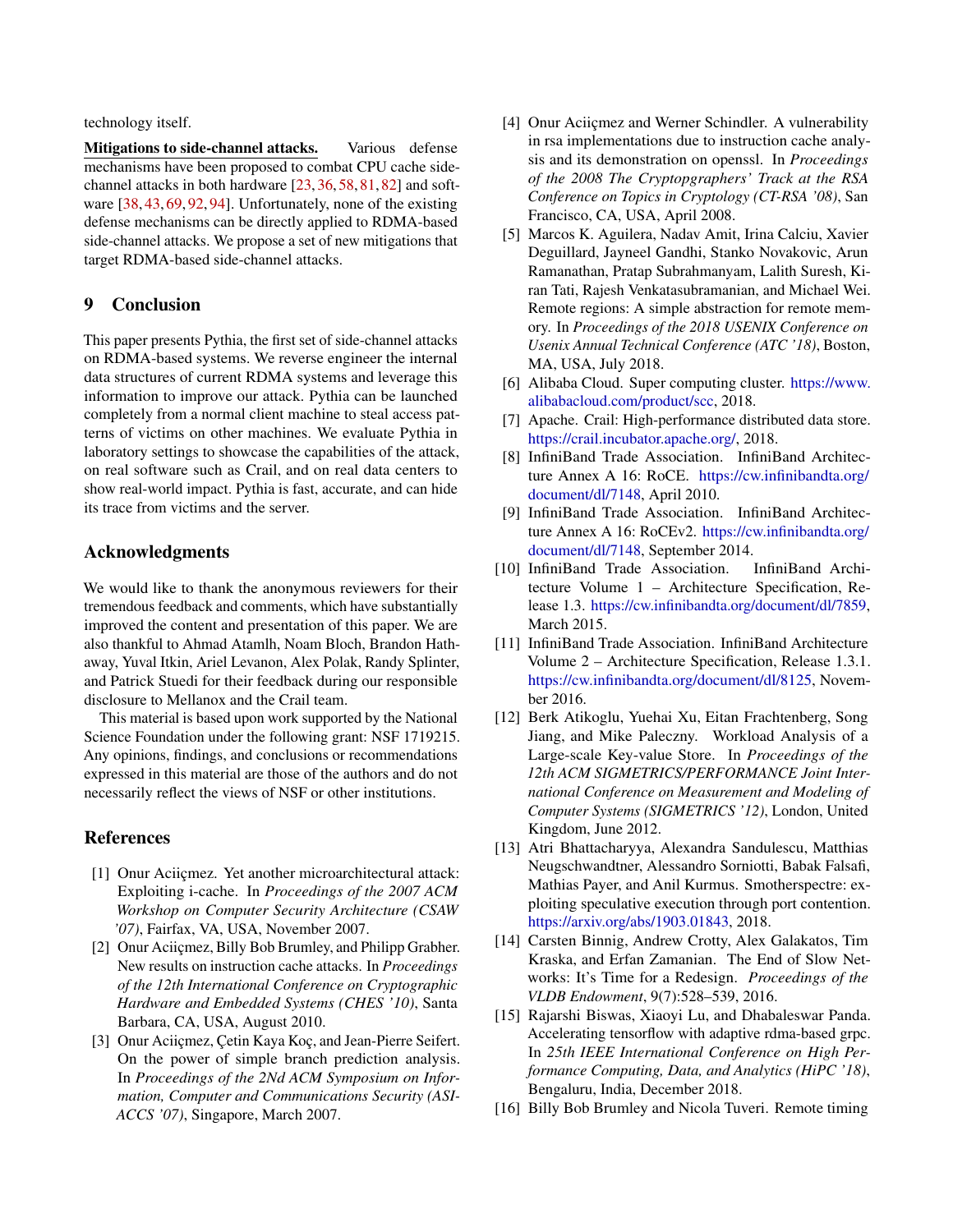attacks are still practical. In *Proceedings of the 16th European Conference on Research in Computer Security (ESORICS '11)*, Leuven, Belgium, September 2011.

- <span id="page-14-4"></span>[17] Jo Van Bulck, Marina Minkin, Ofir Weisse, Daniel Genkin, Baris Kasikci, Frank Piessens, Mark Silberstein, Thomas F. Wenisch, Yuval Yarom, and Raoul Strackx. Foreshadow: Extracting the keys to the intel SGX kingdom with transient out-of-order execution. In *Proceedings of the 27th USENIX Conference on Security Symposium (SEC '18)*, Baltimore, MD, USA, August 2018.
- <span id="page-14-15"></span>[18] Yue Cao, Zhiyun Qian, Zhongjie Wang, Tuan Dao, Srikanth V. Krishnamurthy, and Lisa M. Marvel. Offpath tcp exploits: Global rate limit considered dangerous. In *Proceedings of the 25th USENIX Conference on Security Symposium (SEC '16)*, Austin, TX, USA, August 2016.
- <span id="page-14-3"></span>[19] Yanzhe Chen, Xingda Wei, Jiaxin Shi, Rong Chen, and Haibo Chen. Fast and general distributed transactions using rdma and htm. In *Proceedings of the Eleventh European Conference on Computer Systems (EUROSYS '16)*, London, UK, April 2016.
- <span id="page-14-18"></span>[20] David Cock, Qian Ge, Toby Murray, and Gernot Heiser. The last mile: An empirical study of timing channels on sel4. In *Proceedings of the 2014 ACM SIGSAC Conference on Computer and Communications Security (CCS '14)*, Scottsdale, Arizona, USA, November 2014.
- <span id="page-14-13"></span>[21] Brian F. Cooper, Adam Silberstein, Erwin Tam, Raghu Ramakrishnan, and Russell Sears. Benchmarking Cloud Serving Systems with YCSB. In *Proceedings of the 1st ACM Symposium on Cloud Computing (SoCC '10)*, New York, New York, June 2010.
- <span id="page-14-7"></span>[22] Thomas. Cover and P. Hart. Nearest neighbor pattern classification. *IEEE Transactions on Information Theory*, 13(1):21–27, September 1967.
- <span id="page-14-19"></span>[23] Leonid Domnitser, Aamer Jaleel, Jason Loew, Nael Abu-Ghazaleh, and Dmitry Ponomarev. Non-monopolizable caches: Low-complexity mitigation of cache side channel attacks. *ACM Transactions on Architecture and Code Optimization*, 8(4):35:1–35:21, January 2012.
- <span id="page-14-1"></span>[24] Aleksandar Dragojević, Dushyanth Narayanan, Orion Hodson, and Miguel Castro. FaRM: Fast Remote Memory. In *Proceedings of the 11th USENIX Conference on Networked Systems Design and Implementation (NSDI '14)*, Seattle, WA, USA, April 2014.
- <span id="page-14-2"></span>[25] Aleksandar Dragojević, Dushyanth Narayanan, Edmund B. Nightingale, Matthew Renzelmann, Alex Shamis, Anirudh Badam, and Miguel Castro. No compromises: Distributed transactions with consistency, availability, and performance. In *Proceedings of the 25th Symposium on Operating Systems Principles (SOSP '15)*, Monterey, CA, USA, October 2015.
- <span id="page-14-5"></span>[26] Daniel Genkin, Lev Pachmanov, Eran Tromer, and Yuval Yarom. Drive-by key-extraction cache attacks from portable code. In *Applied Cryptography and Network*

*Security - 16th International Conference (ACNS '18)*, Leuven, Belgium, July 2018.

- <span id="page-14-16"></span>[27] Xun Gong, Nikita Borisov, Negar Kiyavash, and Nabil Schear. Website detection using remote traffic analysis. In *Privacy Enhancing Technologies - 12th International Symposium (PETS '12)*, Vigo, Spain, July 2012.
- <span id="page-14-8"></span>[28] Ben Gras, Kaveh Razavi, Herbert Bos, and Cristiano Giuffrida. Translation leak-aside buffer: Defeating cache side-channel protections with TLB attacks. In *Proceedings of the 27th USENIX Conference on Security Symposium (SEC '18)*, Baltimore, MD, USA, August 2018.
- <span id="page-14-11"></span>[29] Daniel Gruss, Clémentine Maurice, Klaus Wagner, and Stefan Mangard. Flush+flush: A fast and stealthy cache attack. In *Proceedings of the 13th International Conference on Detection of Intrusions and Malware, and Vulnerability Assessment (DIMVA '16)*, San Sebastián, Spain, July 2016.
- <span id="page-14-6"></span>[30] Daniel Gruss, Raphael Spreitzer, and Stefan Mangard. Cache template attacks: Automating attacks on inclusive last-level caches. In *Proceedings of the 24th USENIX Conference on Security Symposium (SEC '15)*, Washington, D.C., USA, August 2015.
- <span id="page-14-10"></span>[31] Juncheng Gu, Youngmoon Lee, Yiwen Zhang, Mosharaf Chowdhury, and Kang G. Shin. Efficient memory disaggregation with infiniswap. In *Proceedings of the 14th USENIX Conference on Networked Systems Design and Implementation (NSDI '17)*, Boston, MA, USA, March 2017.
- <span id="page-14-0"></span>[32] Chuanxiong Guo, Haitao Wu, Zhong Deng, Gaurav Soni, Jianxi Ye, Jitu Padhye, and Marina Lipshteyn. Rdma over commodity ethernet at scale. In *Proceedings of the 2016 ACM SIGCOMM Conference (SIGCOMM '16)*, Florianopolis, Brazil, August 2016.
- <span id="page-14-14"></span>[33] Danny Harnik, Benny Pinkas, and Alexandra Shulman-Peleg. Side channels in cloud services: Deduplication in cloud storage. *IEEE Security and Privacy*, 8(6):40–47, November 2010.
- <span id="page-14-9"></span>[34] Wei Huang, Gopalakrishnan Santhanaraman, Hyun-Wook Jin, Qi Gao, and Dhabaleswar K. Panda. Design of High Performance MVAPICH2: MPI2 over InfiniBand. In *Sixth IEEE International Symposium on Cluster Computing and the Grid (CCGRID '06)*, Rio de Janeiro, Brazil, May 2006.
- <span id="page-14-12"></span>[35] Intel. Intel Performance Counter Monitor, 2012. [http:](http://www.intel.com/software/pcm) [//www.intel.com/software/pcm.](http://www.intel.com/software/pcm)
- <span id="page-14-20"></span>[36] Intel. Improving Real-Time Performance by Utilizing Cache Allocation Technology , 2015. [https://www.intel.com/content/dam/](https://www.intel.com/content/dam/www/public/us/en/documents/white-papers/cache-allocation-technology-white-paper.pdf) [www/public/us/en/documents/white-papers/](https://www.intel.com/content/dam/www/public/us/en/documents/white-papers/cache-allocation-technology-white-paper.pdf) [cache-allocation-technology-white-paper.pdf.](https://www.intel.com/content/dam/www/public/us/en/documents/white-papers/cache-allocation-technology-white-paper.pdf)
- <span id="page-14-17"></span>[37] Rob Jansen, Marc Juarez, Rafa Galvez, Tariq Elahi, and Claudia Diaz. Inside job: Applying traffic analysis to measure tor from within. In *25th Annual Network and*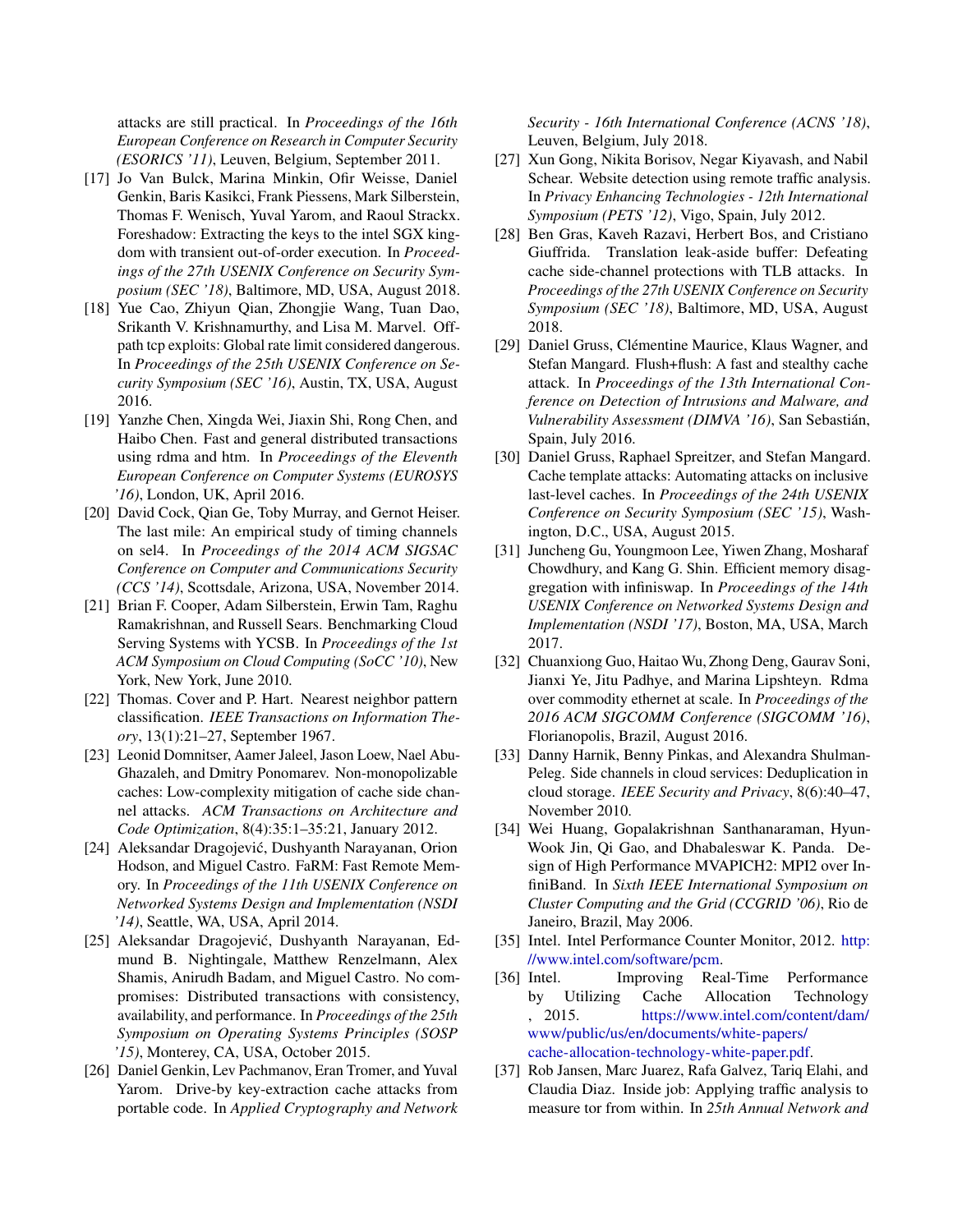*Distributed System Security Symposium (NDSS '18)*, San Diego, CA, USA, February 2018.

- <span id="page-15-22"></span>[38] Taesoo Kim, Marcus Peinado, and Gloria Mainar-Ruiz. STEALTHMEM: System-level protection against cachebased side channel attacks in the cloud. In *Proceedings of the 21st USENIX Conference on Security Symposium (SEC '12)*, Bellevue, WA, USA, August 2012.
- <span id="page-15-3"></span>[39] Paul Kocher, Jann Horn, Anders Fogh, Daniel Genkin, Daniel Gruss, Werner Haas, Mike Hamburg, Moritz Lipp, Stefan Mangard, Thomas Prescher, Michael Schwarz, and Yuval Yarom. Spectre attacks: Exploiting speculative execution. In *Proceedings of the 2019 IEEE Symposium on Security and Privacy (SP '19)*, San Francisco, CA, USA, May 2019.
- <span id="page-15-0"></span>[40] Bojie Li, Zhenyuan Ruan, Wencong Xiao, Yuanwei Lu, Yongqiang Xiong, Andrew Putnam, Enhong Chen, and Lintao Zhang. Kv-direct: High-performance in-memory key-value store with programmable nic. In *Proceedings of the 26th Symposium on Operating Systems Principles (SOSP '17)*, Shanghai, China, October 2017.
- <span id="page-15-4"></span>[41] Moritz Lipp, Michael Schwarz, Daniel Gruss, Thomas Prescher, Werner Haas, Anders Fogh, Jann Horn, Stefan Mangard, Paul Kocher, Daniel Genkin, Yuval Yarom, and Mike Hamburg. Meltdown: Reading kernel memory from user space. In *Proceedings of the 27th USENIX Conference on Security Symposium (SEC '18)*, Baltimore, MD, USA, August 2018.
- <span id="page-15-5"></span>[42] Chang Liu, Xiao Shaun Wang, Kartik Nayak, Yan Huang, and Elaine Shi. Oblivm: A programming framework for secure computation. In *Proceedings of the 2015 IEEE Symposium on Security and Privacy (SP '15)*, San Jose, CA, USA, May 2015.
- <span id="page-15-23"></span>[43] Fangfei Liu, Qian Ge, Yuval Yarom, Frank Mckeen, Carlos Rozas, Gernot Heiser, and Ruby B Lee. Catalyst: Defeating last-level cache side channel attacks in cloud computing. In *2016 IEEE International Symposium on High Performance Computer Architecture (HPCA '16)*, Barcelona, Spain, March 2016.
- <span id="page-15-7"></span>[44] Jiuxing Liu, Jiesheng Wu, and Dhabaleswar K. Panda. High Performance RDMA-based MPI Implementation over infiniBand. *International Journal of Parallel Programming*, 32(3):167–198, 2004.
- <span id="page-15-10"></span>[45] Youyou Lu, Jiwu Shu, Youmin Chen, and Tao Li. Octopus: an rdma-enabled distributed persistent memory file system. In *2017 USENIX Annual Technical Conference (ATC '17)*, Santa Clara, CA, USA, July 2017.
- <span id="page-15-18"></span>[46] Mellanox. Mellanox ConnectX-3 VPI Card, 2017. [http://www.mellanox.com/related-docs/prod\\_](http://www.mellanox.com/related-docs/prod_adapter_cards/PB_ConnectX-3_Pro_Card_VPI.pdf) [adapter\\_cards/PB\\_ConnectX-3\\_Pro\\_Card\\_VPI.pdf.](http://www.mellanox.com/related-docs/prod_adapter_cards/PB_ConnectX-3_Pro_Card_VPI.pdf)
- <span id="page-15-16"></span>[47] Mellanox. Mellanox Network Adapters for 25G RoCE Ethernet Cloud Deployed in Alibaba, 2017. [http://www.](http://www.mellanox.com/page/press_release_item?id=1964) [mellanox.com/page/press\\_release\\_item?id=1964.](http://www.mellanox.com/page/press_release_item?id=1964)
- <span id="page-15-6"></span>[48] Mellanox. Mellanox ConnectX-4 VPI Card, 2018. [http://www.mellanox.com/related-docs/prod\\_](http://www.mellanox.com/related-docs/prod_adapter_cards/PB_ConnectX-4_VPI_Card.pdf)

[adapter\\_cards/PB\\_ConnectX-4\\_VPI\\_Card.pdf.](http://www.mellanox.com/related-docs/prod_adapter_cards/PB_ConnectX-4_VPI_Card.pdf)

- <span id="page-15-17"></span>[49] Mellanox. Mellanox ConnectX-5 VPI Card, 2018. [http://www.mellanox.com/related-docs/prod\\_](http://www.mellanox.com/related-docs/prod_adapter_cards/PB_ConnectX-5_VPI_Card.pdf) [adapter\\_cards/PB\\_ConnectX-5\\_VPI\\_Card.pdf.](http://www.mellanox.com/related-docs/prod_adapter_cards/PB_ConnectX-5_VPI_Card.pdf)
- <span id="page-15-12"></span>[50] Mellanox. Mellanox InfiniBand EDR 100Gb/s Switch, 2018. [http://www.mellanox.com/related-docs/prod\\_ib\\_](http://www.mellanox.com/related-docs/prod_ib_switch_systems/pb_sb7700.pdf) [switch\\_systems/pb\\_sb7700.pdf.](http://www.mellanox.com/related-docs/prod_ib_switch_systems/pb_sb7700.pdf)
- <span id="page-15-19"></span>[51] Mellanox. Physical Address Memory Region, 2018. [https://community.mellanox.com/s/article/](https://community.mellanox.com/s/article/physical-address-memory-region) [physical-address-memory-region.](https://community.mellanox.com/s/article/physical-address-memory-region)
- <span id="page-15-11"></span>[52] Mellanox. RDMA/RoCE Solutions. [https://community.](https://community.mellanox.com/s/article/rdma-roce-solutions) [mellanox.com/s/article/rdma-roce-solutions,](https://community.mellanox.com/s/article/rdma-roce-solutions) 2018.
- <span id="page-15-14"></span>[53] Mellanox. Mellanox ConnectX-6 VPI Card, 2019. [http://www.mellanox.com/related-docs/prod\\_](http://www.mellanox.com/related-docs/prod_adapter_cards/PB_ConnectX-6_VPI_Card.pdf) [adapter\\_cards/PB\\_ConnectX-6\\_VPI\\_Card.pdf.](http://www.mellanox.com/related-docs/prod_adapter_cards/PB_ConnectX-6_VPI_Card.pdf)
- <span id="page-15-8"></span>[54] Mellanox Technologies. InfiniBand Now Connecting More than 50 Percent of the TOP500 Supercomputing List. [https://tinyurl.com/yy2ualhg,](https://tinyurl.com/yy2ualhg) 2015.
- <span id="page-15-15"></span>[55] Frank Mietke, Robert Rex, Robert Baumgartl, Torsten Mehlan, Torsten Hoefler, and Wolfgang Rehm. Analysis of the memory registration process in the mellanox infiniband software stack. In *Proceedings of the 12th International Conference on Parallel Processing (Euro-Par '06)*, Dresden, Germany, September 2006.
- <span id="page-15-1"></span>[56] Christopher Mitchell, Yifeng Geng, and Jinyang Li. Using one-sided rdma reads to build a fast, cpu-efficient key-value store. In *Proceedings of the 2013 USENIX Conference on Annual Technical Conference (ATC '13)*, San Jose, CA, USA, June 2013.
- <span id="page-15-2"></span>[57] Christopher Mitchell, Kate Montgomery, Lamont Nelson, Siddhartha Sen, and Jinyang Li. Balancing cpu and network in the cell distributed b-tree store. In *Proceedings of the 2016 USENIX Conference on Usenix Annual Technical Conference (ATC '16)*, Denver, CO, USA, June 2016.
- <span id="page-15-21"></span>[58] Oleksii Oleksenko, Bohdan Trach, Robert Krahn, Mark Silberstein, and Christof Fetzer. Varys: Protecting SGX enclaves from practical side-channel attacks. In *Proceedings of the 2018 USENIX Conference on Usenix Annual Technical Conference (ATC '18)*, Boston, MA, USA, July 2018.
- <span id="page-15-13"></span>[59] Dag Arne Osvik, Adi Shamir, and Eran Tromer. Cache attacks and countermeasures: The case of aes. In *Proceedings of the 2006 The Cryptographers' Track at the RSA Conference on Topics in Cryptology (CT-RSA '06)*, San Jose, CA, USA, February 2006.
- <span id="page-15-9"></span>[60] Marius Poke and Torsten Hoefler. Dare: Highperformance state machine replication on rdma networks. In *Proceedings of the 24th International Symposium on High-Performance Parallel and Distributed Computing (HPDC '15)*, Portland, OR, USA, June 2015.
- <span id="page-15-20"></span>[61] Zhiyun Qian and Z. Morley Mao. Off-path tcp sequence number inference attack - how firewall middleboxes reduce security. In *Proceedings of the 2012 IEEE Sym-*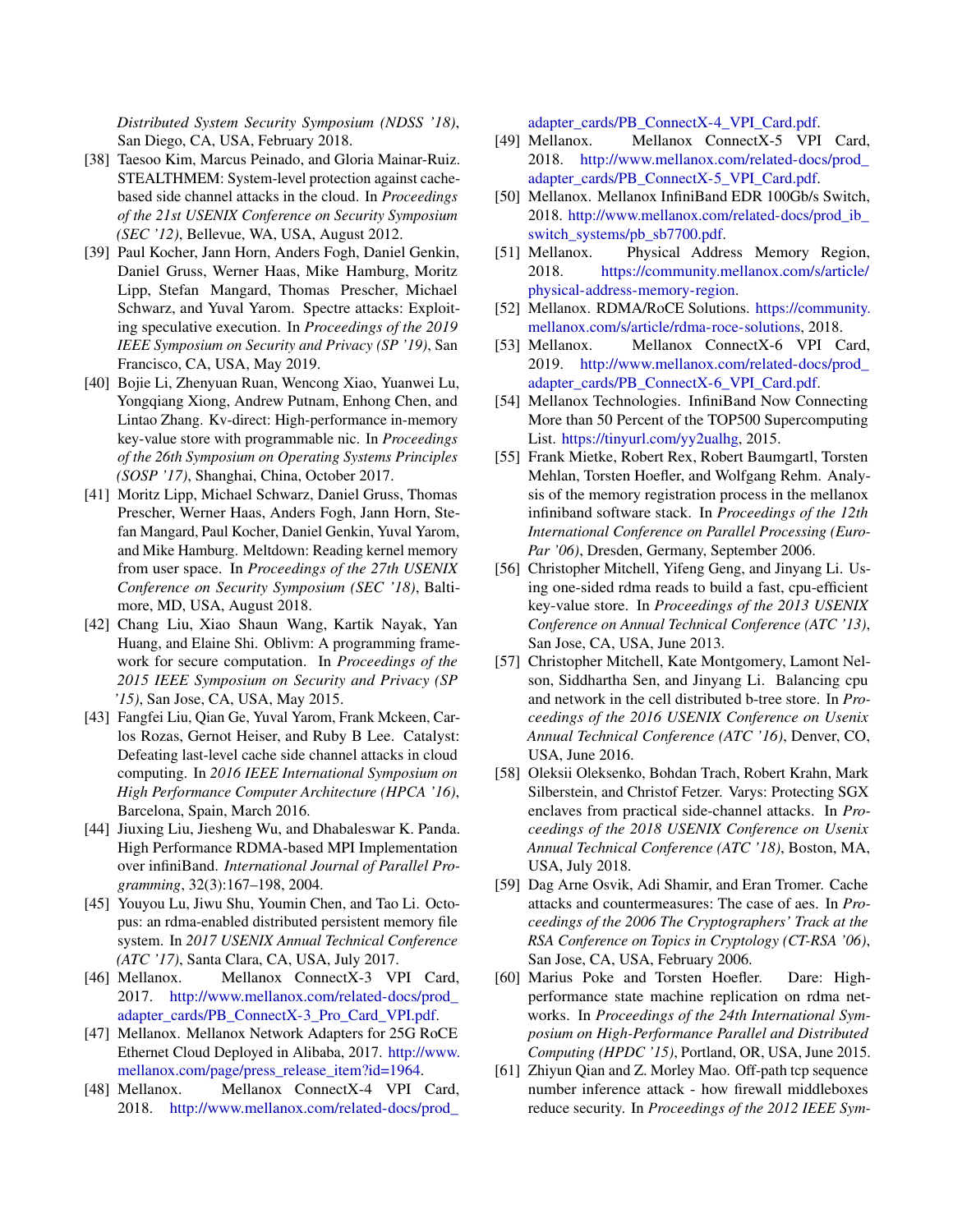*posium on Security and Privacy (SP '12)*, San Francisco, CA, USA, May 2012.

- <span id="page-16-17"></span>[62] Zhiyun Qian, Z. Morley Mao, and Yinglian Xie. Collaborative tcp sequence number inference attack: How to crack sequence number under a second. In *Proceedings of the 2012 ACM Conference on Computer and Communications Security (CCS '12)*, Raleigh, NC, USA, October 2012.
- <span id="page-16-7"></span>[63] RDMA Consortium. iWARP, Protocol of RDMA over IP Networks, 2009. [http://www.rdmaconsortium.org/.](http://www.rdmaconsortium.org/)
- <span id="page-16-8"></span>[64] Recio, R., Metzler, B., Culley, P., Hilland, J., and D. Garcia. A Remote Direct Memory Access Protocol Specification, 2007. [https://tools.ietf.org/html/rfc5040.](https://tools.ietf.org/html/rfc5040)
- <span id="page-16-5"></span>[65] Robert Ricci, Eric Eide, and the CloudLab Team. Introducing cloudlab: Scientific infrastructure for advancing cloud architectures and applications. *The USENIX Magazine*, 39(6):36–38, December 2014.
- <span id="page-16-18"></span>[66] Michael Schwarz, Martin Schwarzl, Moritz Lipp, and Daniel Gruss. Netspectre: Read arbitrary memory over network, 2018. [http://arxiv.org/abs/1807.10535.](http://arxiv.org/abs/1807.10535)
- <span id="page-16-10"></span>[67] Yizhou Shan, Shin-Yeh Tsai, and Yiying Zhang. Distributed shared persistent memory. In *Proceedings of the 8th Annual Symposium on Cloud Computing (SOCC '17)*, Santa Clara, CA, USA, September 2017.
- <span id="page-16-2"></span>[68] Jiaxin Shi, Youyang Yao, Rong Chen, Haibo Chen, and Feifei Li. Fast and concurrent rdf queries with rdmabased distributed graph exploration. In *Proceedings of the 12th USENIX Conference on Operating Systems Design and Implementation (OSDI '16)*, Savannah, GA, USA, November 2016.
- <span id="page-16-23"></span>[69] Jicheng Shi, Xiang Song, Haibo Chen, and Binyu Zang. Limiting cache-based side-channel in multi-tenant cloud using dynamic page coloring. In *Proceedings of the 2011 IEEE/IFIP 41st International Conference on Dependable Systems and Networks Workshops (DSNW '11)*, Hong Kong, China, June 2011.
- <span id="page-16-6"></span>[70] Patrick Stuedi, Animesh Trivedi, Jonas Pfefferle, Radu Stoica, Bernard Metzler, Nikolas Ioannou, and Ioannis Koltsidas. Crail: A high-performance i/o architecture for distributed data processing. *IEEE Bulletin of the Technical Committee on Data Engineering*, 40:40–52, March 2017. Special Issue on Distributed Data Management with RDMA.
- <span id="page-16-20"></span>[71] Andrei Tatar, Radhesh Krishnan Konoth, Elias Athanasopoulos, Cristiano Giuffrida, Herbert Bos, and Kaveh Razavi. Throwhammer: Rowhammer attacks over the network and defenses. In *Proceedings of the 2018 USENIX Annual Technical Conference (ATC '18)*, Boston, MA, USA, July 2018.
- <span id="page-16-11"></span>[72] Mellanox Technologies. Mellanox OFED for Linux User Manual. [http://www.mellanox.com/](http://www.mellanox.com/related-docs/prod_software/Mellanox_OFED_Linux_User_Manual_v3.1-1.0.0.pdf) [related-docs/prod\\_software/Mellanox\\_OFED\\_Linux\\_](http://www.mellanox.com/related-docs/prod_software/Mellanox_OFED_Linux_User_Manual_v3.1-1.0.0.pdf) [User\\_Manual\\_v3.1-1.0.0.pdf.](http://www.mellanox.com/related-docs/prod_software/Mellanox_OFED_Linux_User_Manual_v3.1-1.0.0.pdf)
- <span id="page-16-0"></span>[73] Tejas Karmarkar. Availability of linux rdma on mi-

crosoft azure. [https://azure.microsoft.com/en-us/blog/](https://azure.microsoft.com/en-us/blog/azure-linux-rdma-hpc-available) [azure-linux-rdma-hpc-available,](https://azure.microsoft.com/en-us/blog/azure-linux-rdma-hpc-available) 2015.

- <span id="page-16-12"></span>[74] The Tcpdump Group. tcpdump - Dump Traffic on A Network. [https://www.tcpdump.org/manpages/tcpdump.](https://www.tcpdump.org/manpages/tcpdump.1.html) [1.html,](https://www.tcpdump.org/manpages/tcpdump.1.html) 2018.
- <span id="page-16-13"></span>[75] Eran Tromer, Dag Arne Osvik, and Adi Shamir. Efficient cache attacks on aes, and countermeasures. *Journal of Cryptology*, 23(1):37–71, January 2010.
- <span id="page-16-14"></span>[76] Shin-Yeh Tsai and Yiying Zhang. LITE Kernel RDMA Support for Datacenter Applications. In *Proceedings of the 26th Symposium on Operating Systems Principles (SOSP '17)*, Shanghai, China, October 2017.
- <span id="page-16-4"></span>[77] Shin-Yeh Tsai and Yiying Zhang. A double-edged sword: Security threats and opportunities in one-sided network communication. In *11th USENIX Workshop on Hot Topics in Cloud Computing (HotCloud '19)*, Renton, WA, USA, July 2019.
- <span id="page-16-15"></span>[78] Stephan van Schaik, Cristiano Giuffrida, Herbert Bos, and Kaveh Razavi. Malicious management unit: Why stopping cache attacks in software is harder than you think. In *Proceedings of the 27th USENIX Conference on Security Symposium (SEC '18)*, Baltimore, MD, USA, August 2018.
- <span id="page-16-16"></span>[79] Luis M. Vaquero, Luis Rodero-Merino, and Daniel Morán. Locking the sky: A survey on iaas cloud security. *Computing*, 91(1):93–118, 2011.
- <span id="page-16-9"></span>[80] Cheng Wang, Jianyu Jiang, Xusheng Chen, Ning Yi, and Heming Cui. Apus: Fast and scalable paxos on rdma. In *Proceedings of the 2017 Symposium on Cloud Computing (SoCC '17)*, Santa Clara, CA, USA, September 2017.
- <span id="page-16-21"></span>[81] Zhenghong Wang and Ruby B. Lee. Covert and side channels due to processor architecture. In *Proceedings of the 22Nd Annual Computer Security Applications Conference (ACSAC '06)*, Miami Beach, FL, USA, December 2006.
- <span id="page-16-22"></span>[82] Zhenghong Wang and Ruby B. Lee. A novel cache architecture with enhanced performance and security. In *Proceedings of the 41st Annual IEEE/ACM International Symposium on Microarchitecture (MICRO '41)*, Lake Como, ITALY, November 2008.
- <span id="page-16-1"></span>[83] Xingda Wei, Zhiyuan Dong, Rong Chen, and Haibo Chen. Deconstructing rdma-enabled distributed transactions: Hybrid is better! In *13th USENIX Symposium on Operating Systems Design and Implementation (OSDI '18)*, Carlsbad, CA, USA, October 2018.
- <span id="page-16-19"></span>[84] Zachary Weinberg, Eric Y. Chen, Pavithra Ramesh Jayaraman, and Collin Jackson. I still know what you visited last summer: Leaking browsing history via user interaction and side channel attacks. In *Proceedings of the 2011 IEEE Symposium on Security and Privacy (SP '11)*, Oakland, CA, USA, May 2011.
- <span id="page-16-3"></span>[85] Ming Wu, Fan Yang, Jilong Xue, Wencong Xiao, Youshan Miao, Lan Wei, Haoxiang Lin, Yafei Dai, and